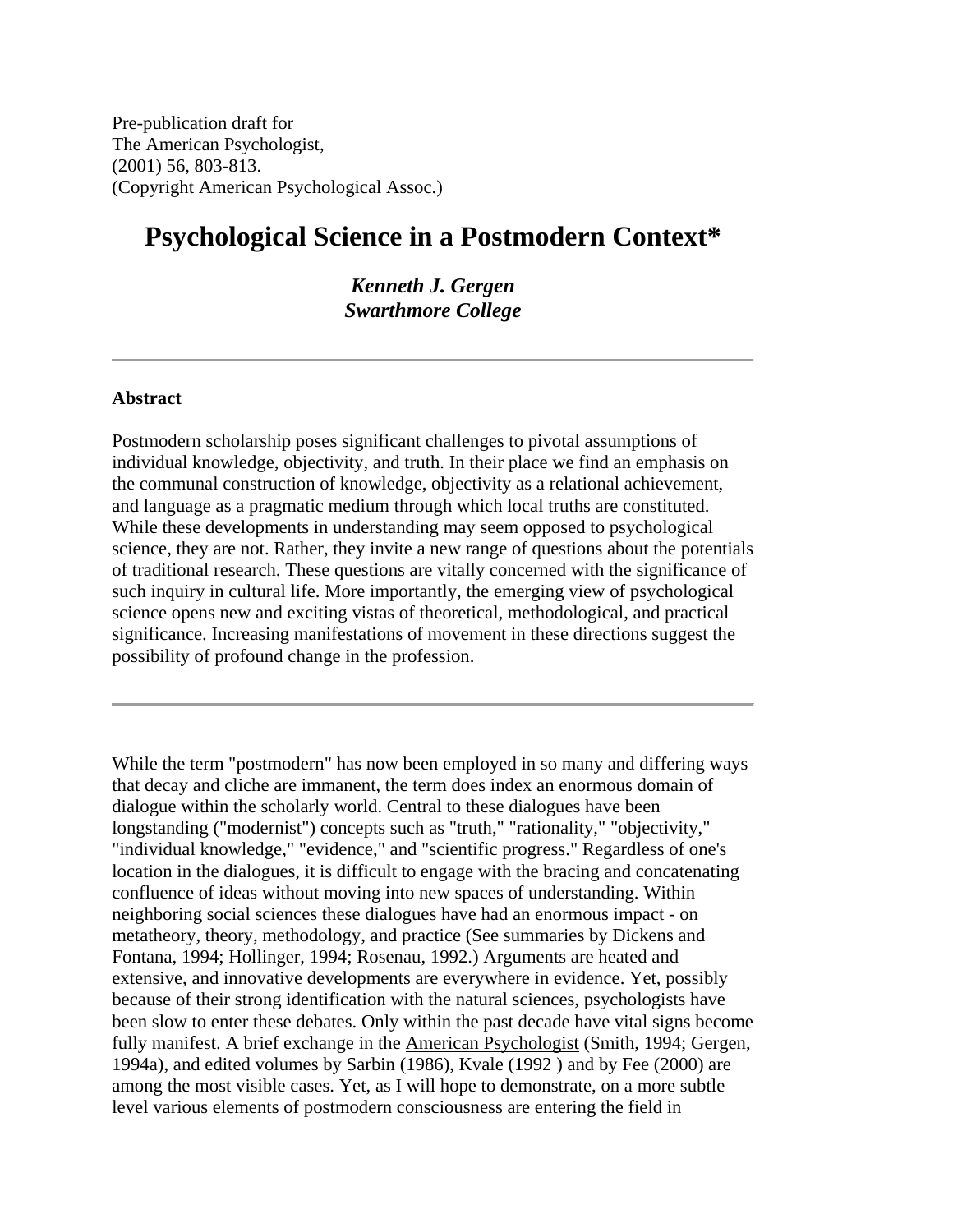numerous ways and in far-flung locales. If we view the pattern as a whole, we begin to discern the possibilities for profound change within the discipline.

My hope in the present article is first to bring into focus several major assumptions undergirding our traditions of psychological science, and then ways in which postmodern thought can bring us into a new and more positive space of understanding. After briefly reviewing several lines of defense against these critiques, I shall selectively survey the landscape of emerging developments. What forms of transformation are invited by the newly emerging understandings? Here I will be especially concerned with the flowering of intellectual inquiry, the revolution in methods of inquiry, and the development of new forms of practice. The reader should be alerted to several themes that will pervade these discussions: At the outset I am concerned that the conception of psychological science commonly shared within the discipline is historically frozen, and is endangered by its isolation from the major intellectual and global transformations of the last half century. Second, the domain of postmodern dialogue contains very substantial and far reaching critiques of this tradition; at the same time, it must be understood that these critiques are not lethal to the science as we have known it. Finally, and most importantly, if we can replace a defensive posture with more productive participation in the postmodern dialogues, psychological inquiry can be transformed in ways that will deeply enrich our endeavors.

# **Contours of Modernist Psychology**

Psychological science as we know it today is essentially a byproduct of what is often called "cultural modernism." There is now an enormous literature analyzing modernist culture and its institutions (cf. Berman, 1982; Frisbee, 1984; Harvey, 1989), and in this brief space I can but reflect certain central themes. In particular I will touch on three ingredients of the modernist worldview that are pivotal to the common practices of psychological science: individual knowledge, the objective world, and language as a carrier of truth.

# **The Centrality of Individual Knowledge**

In western cultural history, "modernism" is typically traced to the period in which we moved from "the dark ages" of medievalism into the Enlightenment. The Enlightenment was a historical watershed primarily owing to the dignity that its scholars and statesmen granted to the individual mind. For Enlightenment thinkers, it was no longer necessary to bend unquestioningly to the totalitarian force of royal or religious decree. For within each of us, it was proposed, lies a bounded and sacred sanctuary of the mind, a domain governed by our autonomous capacities for careful, conscious observation and rational deliberation. It is only my thought itself, proposed Descartes in 1637 that provides a certain foundation for all else.

It is this 17th century construction of the individual mind - and its further development in the 18th century, that served as the major rationalizing device for the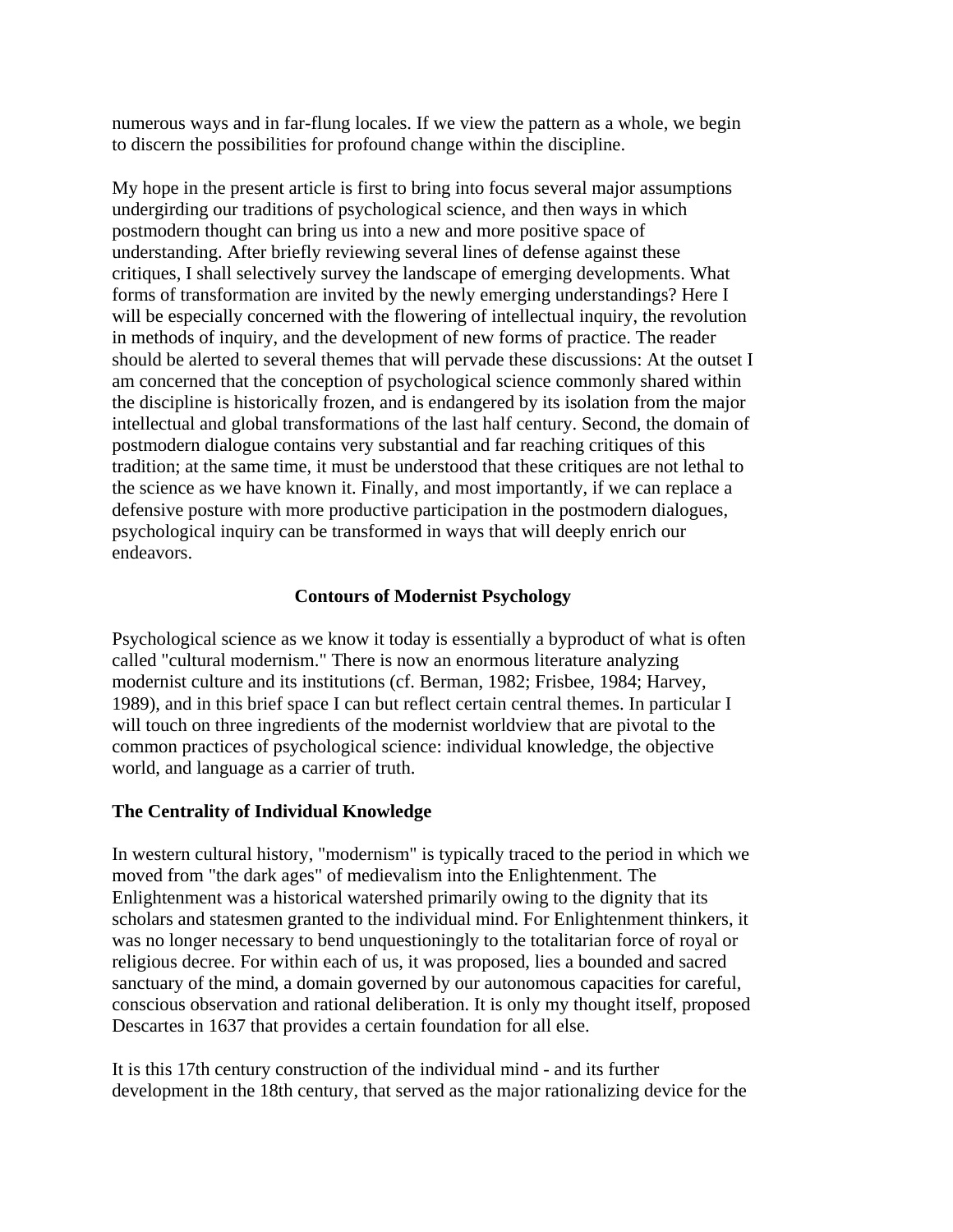19th century beginnings of a systematic psychology. The effects were twofold: first, the individual mind came to be a preeminent object of study, and second, knowledge of the human mind could be understood as an achievement of the individual minds of scientific investigators. If individual mentality is the source of all human conduct, on the one hand, then to unlock the secrets of mental process is to gain a certain degree of control over human action. In Wilhelm Dilthey's (1914) terms, "The nexus of psychic life constitutes the originally primitive and fundamental datum (of scientific study)...the external organization of society in the ties of family, community, church and state, arise from the living nexus of the human mind..." (p. 76) At the same time, it is the individual investigator, endowed with capacities for observation and rationality, who is best equipped for such study. These twin assumptions continue to undergird research in contemporary psychology. As we now hold, in revealing the workings of cognitive schemas, information storage and retrieval, the emotions, and the like the individual scientist improves our capacities for prediction and control of human activity. Armed with the scientist's knowledge of these fundamental processes, we may derive procedures for curing mental illness, improving education, reducing crime, stamping out prejudice, creating fulfilling lives, and so on. In effect, it is through the scientist's systematic inquiry into the individual's mental states, that we may progressively move toward an ideal society.

### **The World as Objectively Given**

Within the modernist tradition a distinction is typically drawn between the "inner world" of mind and the "external world" of material. Within this dualist metaphysics, the importance placed on the individual mind is sensible primarily to the extent that mental processes are advantageous to our actions in the world. In this sense, the perfect companion to the fully functioning mind is an objectively knowable and rationally decipherable world. It is in this respect that the work of Enlightenment figures such as Isaac Newton and Francis Bacon were of pivotal importance. Their writings convincingly demonstrated that if we view the cosmos as material in nature, as composed of causally related entities, and available to observation by individual minds, then enormous strides can be made in our capacities for prediction and control. It is indeed the precise determination of the cause-effect relations among the elements making up the world that we typically define as knowledge. Again, such 18th century views were later inscribed in the 19th century writings on mental life (for example, in the works of Wundt and Titchener). They continue to reverberate today in the broadly shared assumptions that a) mental processes are available for objective study (e.g. the are biological processes at a higher level of abstraction), b) mental processes are related in a causal manner to environmental inputs on the one hand and to behavioral consequences on the other, and c) that the experimental method is superior to all others in capturing these causal relationships.

#### **Language as Truth Bearing**

There is a third modernist belief that informs our discipline. In comparison to the stories of individual knowledge and the materially ordered world, it was of minor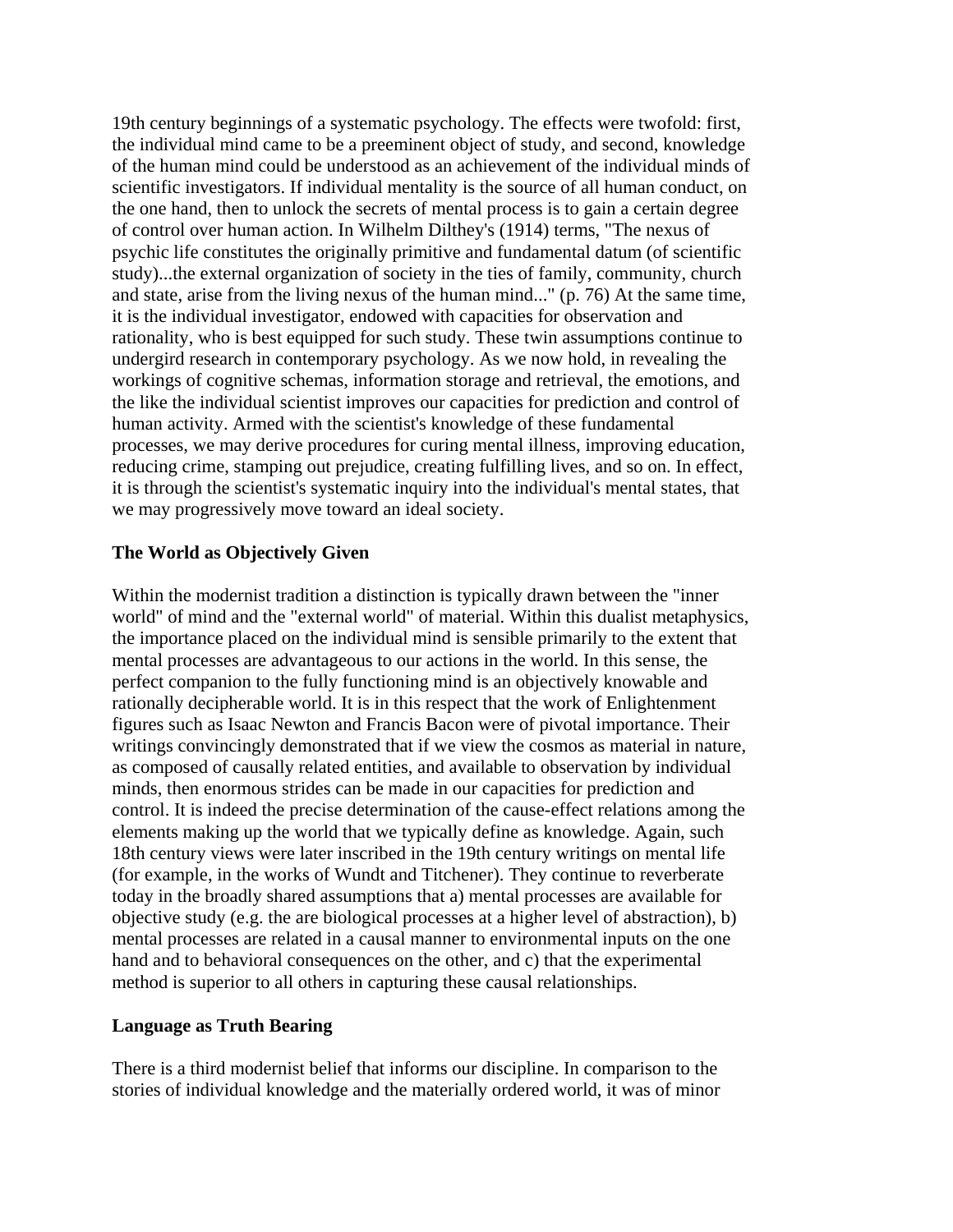significance to modernist thinkers. Yet, it is one that proves critical as we move to the potentials of postmodernism. The emphasis in this case is on the function of language in both science and the culture at large. John Locke (1689 ) captures the Enlightenment view of language. Our words are, according to Locke, "signs of internal conceptions." They stand as external "marks for the ideas within (the individual's) mind whereby they might be made known to others and the thoughts to man's (sic) mind might be conveyed from one to another." (p. 212) Thus, if the individual mind acquires knowledge of the world, and language is our means of conveying the content of mind to others, then language becomes the bearer of truth. In the same way today, as scientists we treat language (including numerical language) as the chief means by which we inform our colleagues and our culture of the results of our observations and thought. In effect, we use language to report on the nature of the world as we see it, and these reports are then subject to falsification or vindication as others test them against their observations. The results of systematic and collective observation, then, should be an array of words and explanations that match or map the world as it is.

### **The Emerging Voices of Postmodernism**

As we find, these three modernist themes - emphasizing the individual mind, an objectively knowable world, and language as carrier of truth, are mainstays of traditional psychological science. Yet, critiques of modernist assumptions now issue from every quarter of the humanities and the sciences. Many of these have focused on the traditional conception of scientific knowledge in particular (cf. Kuhn, 1970; Lyotard, 1984; Rorty, 1979; Poovey, 2001). Rather than touching on all the many themes relevant to our discipline, space permits only a brief account of fundamental transformations in the three linchpin lines of reasoning just outlined. To appreciate these transformations is also to set the stage for exploring the enormous promise for psychology in the new century.

#### **From Individual Reason to Communal Rhetoric**

While faith in individual knowledge lies somewhere toward the center of the modernist worldview, the texts of postmodernism find the concept of individual rationality deeply problematic, if not oppressive in its function. Its problems are demonstrated most clearly in the case of literary and rhetorical critiques of individual reason (cf. Derrida, 1976; Myerson, 1994). Consider again the modernist assumption that one's language is an expression of one's reasoning about the world. As literary and semiotic theorists propose, language is a system unto itself, a system that both precedes and outlives the individual. Thus to speak as a rational agent is to participate in a system that is already constituted; it is to borrow from the existing genres, or to appropriate forms of talk (and related action) already in place. In this sense, private rationality is a form of cultural participation simply removed from the immediate exigencies of relationship. How could we deliberate privately on matters of justice, morality, or optimal strategies of action, for example, except through the terms of public culture? (See also Sandel, 1982.) When applied to the domain of scientific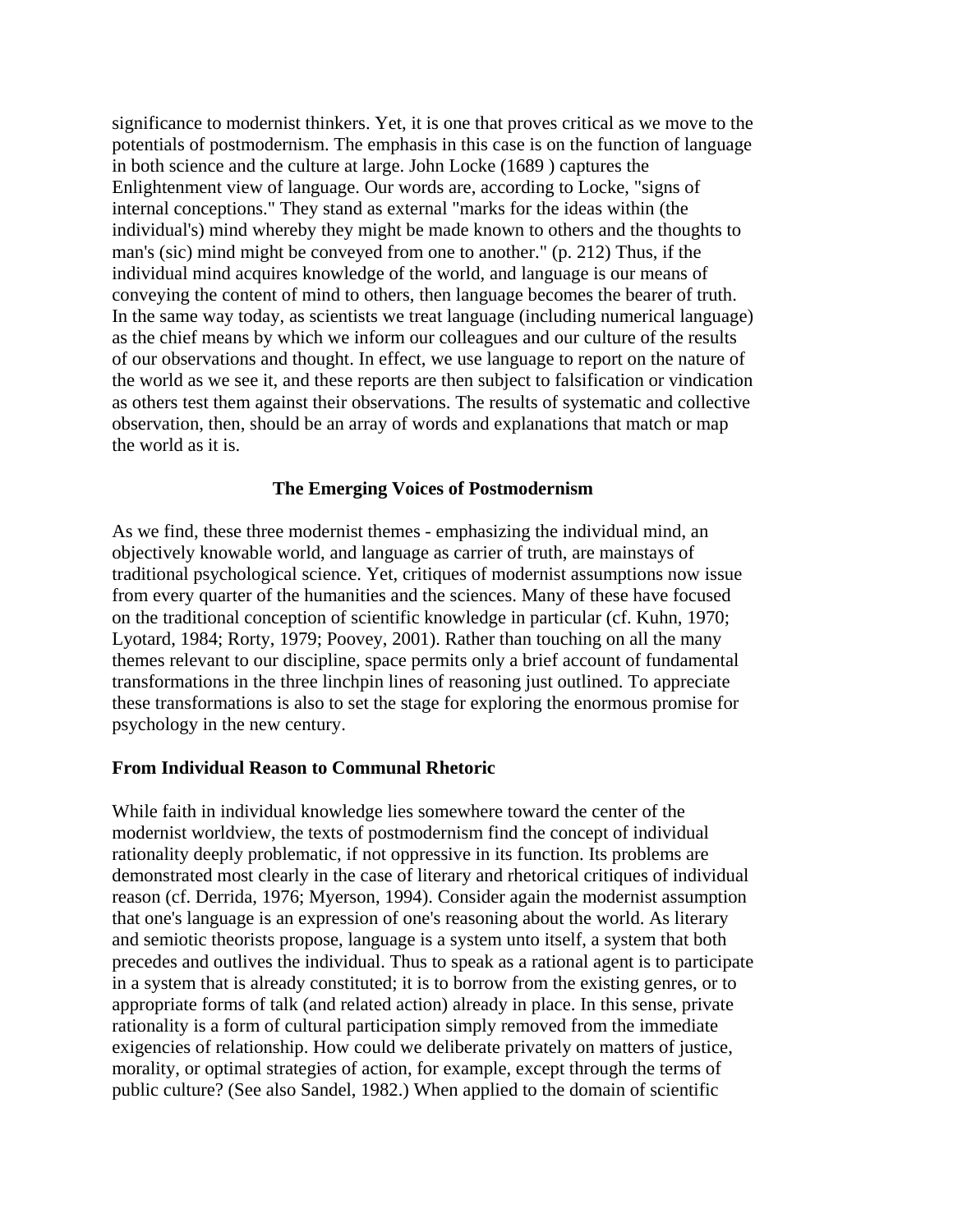knowledge, we see that the individual scientist is only "rational" if he or she adopts the codes of discourse common to his/her particular community of science. In effect, scientific rationality is achieved through locally privileged uses of language (Nelson, Megill and McCloskey, 1987; Simons, 1990).

The oppressive potential inhering in the modernist view of individual rationality is made most apparent in feminist and multicultural critiques along with writings on the colonizing effects of language (Lutz, 1996; Bohan and Russell, 1999; Foucault, 1980). As variously surmised, there are hierarchies of rationality within the culture. Some individuals are deemed more rational, and thus more worthy of leadership, social position, and wealth than others. Interestingly, those who occupy these positions are systematically drawn from a very small sector of the population (In the U.S., typically white male. Such categories as "female" or "black" are often associated with being irrational or emotional). In effect, while Enlightenment arguments have succeeded in unseating the totalitarian power of crown and cross, they now give rise to new structures of power and domination. And, if the exercise of rationality is, after all, an exercise in language; if convincing descriptions and explanations are, after all, rhetorically constituted, then there is no ultimate means of justifying one form of rationality, description, or explanation over another. If such justifications were offered, they would also prove to be exercises in linguistic convention. In effect, the very idea of "superior reason" currently functions unjustifiably to exclude many people from the corridors of decision making.

Yet, the implications of postmodernist dialogue take us far beyond critique. For when these various ideas are linked to emerging arguments in the history of science and the sociology of knowledge, we find a more promising view of human rationality emerging. Consider again the role of language in cultural life. Language is inherently a byproduct of human interchange. There can be no "private language" (Wittgenstein, 1953); to speak in a symbol system of one's very own would fail to make sense. Or, as we psychologists' might say, such a language would be a form of autism, possibly a schizophrenic symptom. Viable language, then, depends on communal coordination - a fundamentally relational event. Making sense - or being rational - is inherently a form of communal participation. We are invited by this view to see ourselves not as isolated and competing atoms, but as fundamentally interdependent beings. We shall return to this issue shortly.

# **From an Objective to a Socially Constructed World**

For modernists, the world simply is "out there" available for observation. Within the texts of postmodernism, however, there are no grounds for such a presumption. There is no means of declaring that the world is either "out there" or reflected objectively by an "in here." To speak of "the world" or "mind" at all, requires language. Such words as "matter" and "mental process" are not mirrors of the world, but constituents of language systems. To speak, then, of the "material world," and "causal relations" is not to describe accurately what there is, but to participate in a textual genre - to draw from the immense repository of intelligibilities that constitute a particular cultural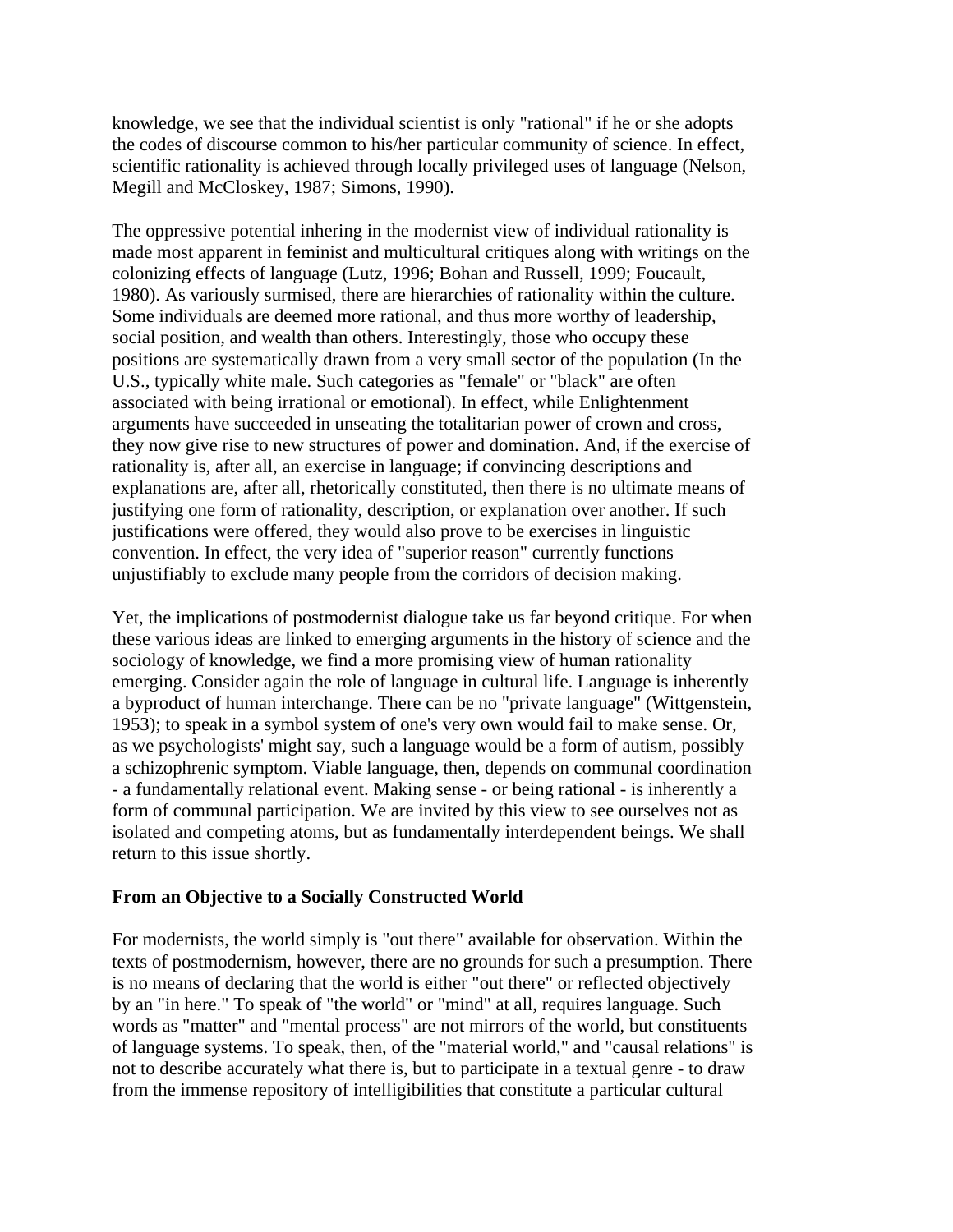tradition. Or, to amplify my earlier remarks, the view of human beings as constituted by universal mechanisms (cognitive, emotional, etc.), causally related to environmental antecedents and behavioral consequences, is not derived from "what is the case." Rather, this conception of the person is an outgrowth of a particular tradition - including both its linguistic genres and the institutions in which they are embedded. This conception the person cannot itself be verified or falsified through observation; rather, a linguistic forestructure is essential to direct and interpret whatever observations we do make.

In this sense what we take to be "the real," what we believe to be transparently true about human functioning, is a byproduct of communal construction. This is not to offer a form of linguistic solipsism or reductionism; it is not to say that "nothing exists outside our linguistic constructions." Whatever exists simply exists, irrespective of our linguistic practices. However, once we begin to describe or explain what exists, we inevitably proceed from a forestructure of shared intelligibility. We can unproblematically study the emotion of "anger," for example, because we have a long tradition of indexing people's actions in this way. However, we would be ill equipped to commence research on "Atman," "liget" or "fago" because these terms from other cultures are generally unintelligible to Western speakers. When we describe "the essence" of the individual mind we always speak from some tradition. This is not to say that our descriptions and explanations cannot be subjected to correction or alteration through observation. Research findings can indeed confirm or disconfirm our theories. However, these corrections or alterations can only be achieved by an array of pre-existing agreements or conventions. Once we agree about what constitutes an observation, what language we shall use to describe and explain, what counts as a method of study, and the like then we can set about the task of "testing" a given account of the world. We can corroborate hypotheses about anger, for example, but only with a set of agreements already in place. Should others fail to accede to the agreements, then "the evidence" is for them rendered meaningless. This is so both in the case of natural sciences and in spiritual practices. They both constitute traditions of understanding; among their major differences are the rules of agreement (ontologies, epistemologies, ethics) which they embrace, and the kinds of outcomes they provide for the culture. The importance of outcomes becomes prominent in a third postmodern transformation.

# **Language: From Truthful Picture to Pragmatic Practice**

As we find, the postmodernist proposes that language is not the child of the mind but of cultural process. It also follows that one's descriptions of the world are not outward expressions of an inner mirror of the mind - that is, external reports on one's internal "observations" or "perceptions." Nor, on the scientific level, is what we report in our journals and books a mirror or map that corresponds to the contours of nature. Rather our languages of description and explanation are generated within our relationships with each other and the world. Again, following the late work of Wittgenstein (1953), language gains its meaning not from its mental or subjective underpinnings, but from its use in action. Or, emphasizing the significant place of human relatedness in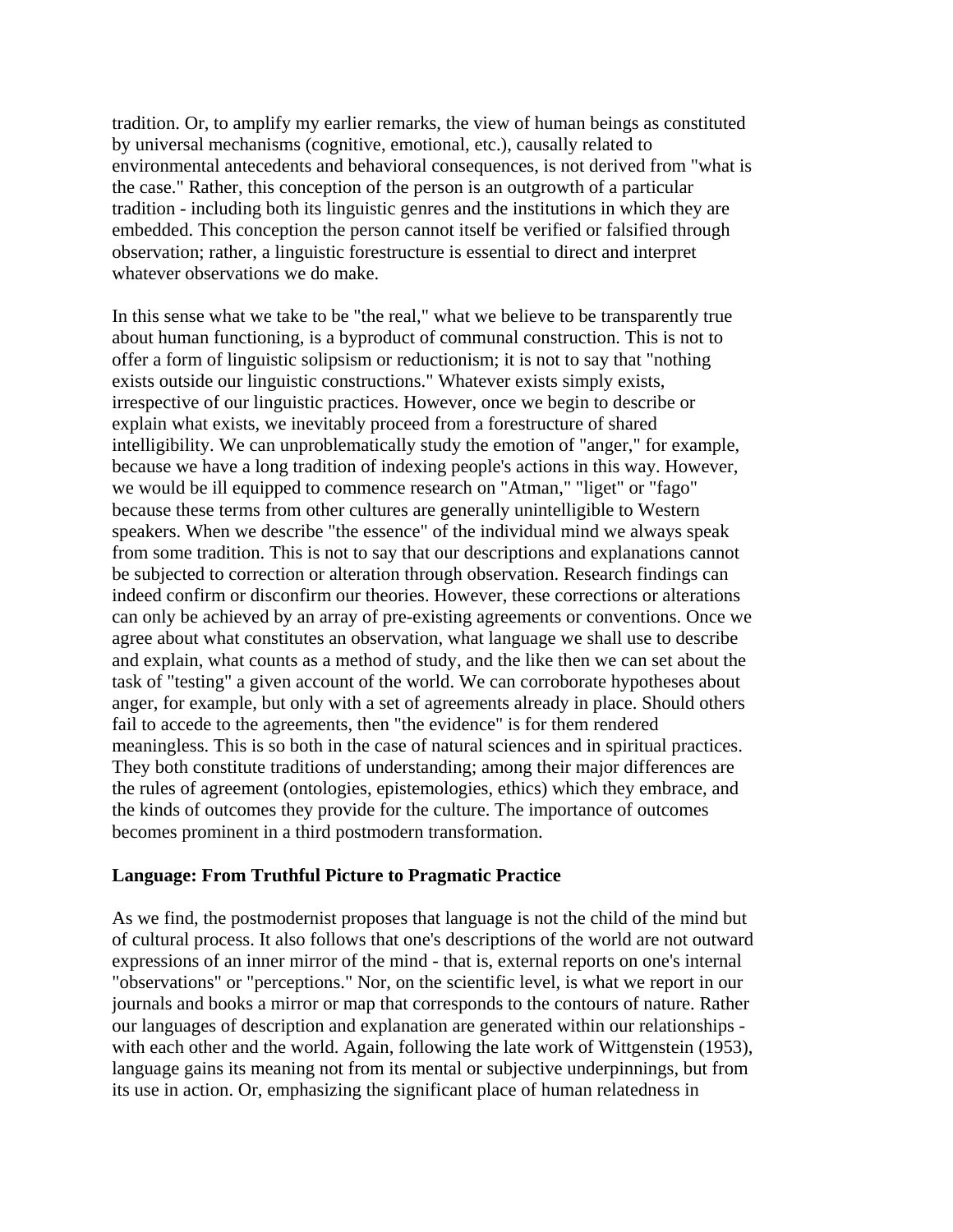postmodern writings, language gains its meaning within ongoing forms of interaction - within "language games" as Wittgenstein called them. To "tell the truth," on this account, is not to furnish an accurate picture of "what actually happened," but to participate in a set of social conventions, a way of putting things sanctioned within a given "form of life." To "be objective" is to play by the rules within a given tradition of social practices. To illustrate, the terms "strike," "inning," and "home run" gain their meaning from within the practices that constitute the game of baseball. One can be quite accurate in assessing whether a "home run" has occurred within the practice of the game; but outside the ballpark the term moves only metaphorically - if at all. More broadly put, this is to say that language is world constituting; it assists in generating and/or sustaining certain forms of cultural practice. In this sense, to do science is not to hold a mirror to nature, but to participate actively in the interpretive conventions and practices of a particular culture. The major question that must be asked of scientific accounts, then, is not whether they are "true to nature," but what do these accounts (and the practices in which they are embedded) offer to the culture more generally. The local truths of scientific cultures are essential to sustaining their traditions, but to presume the local to be universal is not only arrogant; it sets the stage for conflict and a deathly silencing. I will return to the implications of this view shortly.

#### **Postmodernism in Question**

For many psychologists these lines of thought are well understood and appreciated; others approach these ideas with strong critical reservation (Parker, 1998; Held, 1996; Nightengale and Cromby, 1999). Before exploring the positive implications of postmodernism, it will be helpful to give expression to three of the major criticisms.

There is first the anguished cry of the realists - both material and psychological. As materialist realists adamantly object, "But there is a world out there. There is no denying the reality of the human body, of death, or that the world is round." And as the politically concerned realist adds, if we were to agree that oppression, injustice and power are socially constructed, we not only lose the point of social critique but contribute to the misery of the status quo. As the psychological realist joins in, to deny the reality of mental process is to destroy the discipline of psychology altogether. And the humanist psychologist adds, to deny the reality of individual experience and human agency is to destroy the moral foundations of society. These are powerful critiques indeed, and the present response can only touch on the results of existing rejoinders (see, for example, Edwards, Ashmore and Potter, 1995; Gergen, 1994b, 2001). For now, it is important to point out that such critiques issue from a modernist sensibility in which the term "real" plays a strong moral and constitutive role. Only the real is worth studying, reforming or revolutionizing. In contrast, the postmodernist proposes that arguments about what is "really real" are futile. There is no means of transcending cultural traditions to make such an assay. Further, in the present global conditions - in which cultures increasingly collide and social movements can be organized with dispatch - taking stands on what is ultimately "real" (or "true" or "moral") is increasingly perilous. In a world in which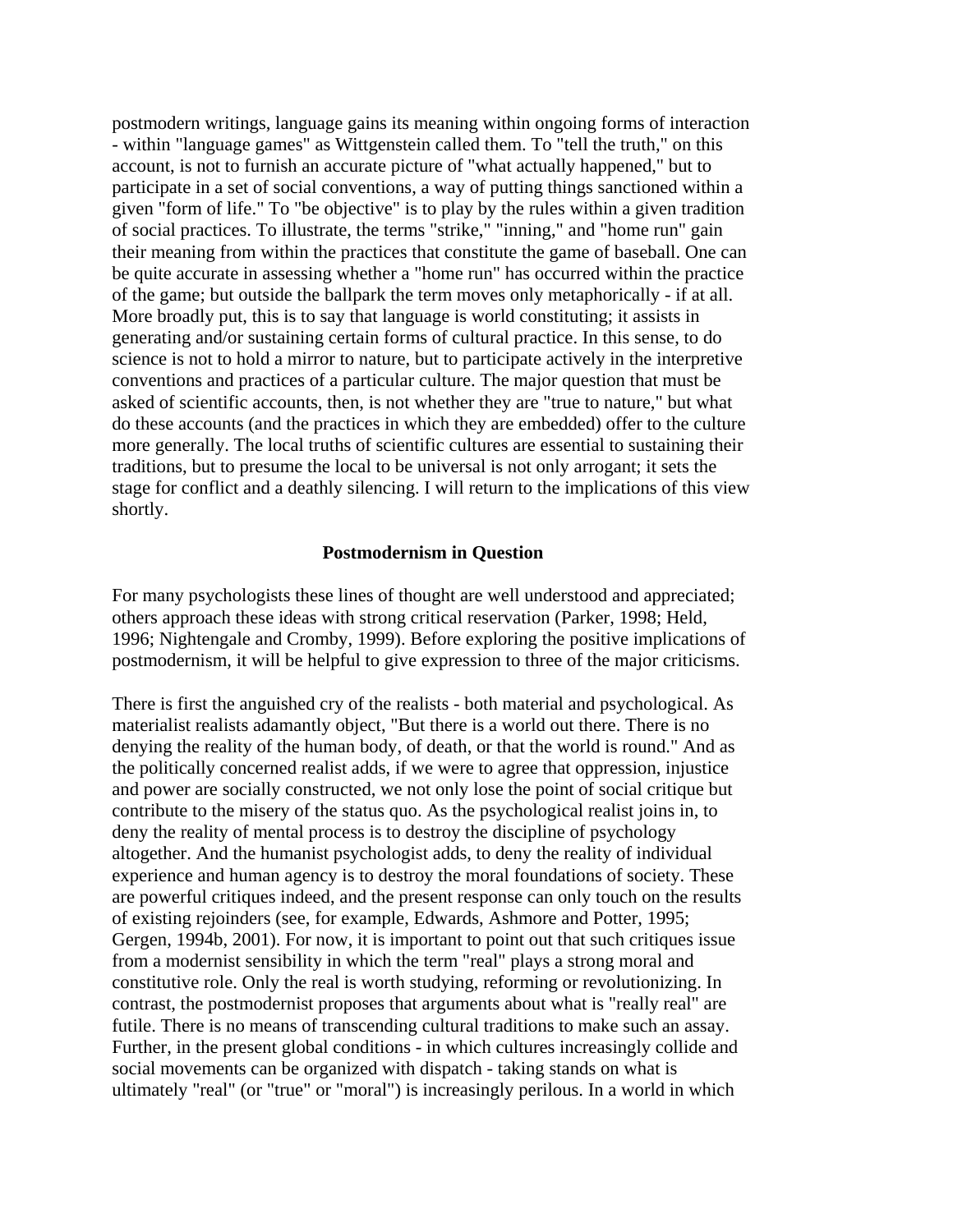there are conflicting conceptions of these verities, strong commitments invite intense conflict and frequent attempts to eradicate those who stand as threats.

At the same time, to propose that we live in a socially constructed world does not make it a world of any less significance. Consciousness of the cultural constitution of my emotions, for example, does not render them null and void. To understand that the value I place on human equality is an outgrowth of the Western tradition does not mean that I abandon the value. To know that a home run is only part of a game does not lessen the thrill when the bases are loaded. However, once conscious of the cultural contingency of my ontology and values, I acquire a certain degree of humility. I am prepared for a more searching dialogue about these matters, and especially with those who do not share these assumptions. Most will agree, for example, that death is both real and inexorable. However, if what we understand by this reality is simply "the end of biological functioning" we impoverish the event in terms of the rich heritage of meaning available to us, a heritage that may be vital during times in which the search for meaning is intense (Neimeyer, 2001) It is in the unstinting commitment to a particular way of defining "the real" that we become deaf, dialogues ceases, and we slouch toward the end of meaning.

A second important critique of postmodern arguments is an extension of early philosophic diatribes against skepticism. The argument takes many forms, often with the flavor in the following: "You claim that there is no truth, no objectivity, no knowledge without value bias, and no universal logic. And yet, you claim your arguments to be true, logical, objective and non-partisan. Your proposals are thus incoherent, ultimately relying on precisely what is placed under attack." There are many replies to such critiques of skepticism (Gergen, 1994b; Smith,1997), but for the moment let this suffice: The kind of postmodern constructionism to which I am drawn makes no claims for the truth, objectivity, universality or moral superiority of its own position. To be sure, certain arguments of the traditional kind are put forth (e.g. they follow certain conventions of rational argument, they make reference to an assumed reality, etc.), but this is not to impress them with the stamp of Truth. It is only to engage in a cultural practice of sense-making. One can scarcely stand outside one's traditions and still communicate effectively. Most importantly, one should not mistake the form of the constructionist arguments for their function. The attempt in these arguments is not to generate yet another "first philosophy" or foundation to replace all that has preceded - for example, to put logical empiricism to death. To construe the proposals in this way would be to give them a modernist reading. When we enter the postmodern dialogues, we begin to look at such arguments in their pragmatic capacity. What do they accomplish in cultural life; what institutions do they champion, what do they silence?

This latter emphasis on pragmatic outcome is particularly important in light of a final critique of postmodernism, one that issues not from the empiricist tradition but from more politically and morally committed enclaves within psychology. Here the critics take postmodern constructionism to task for its so called, "moral relativism" - its failure to take a stand in terms of what is just, good, or valuable in cultural life. In my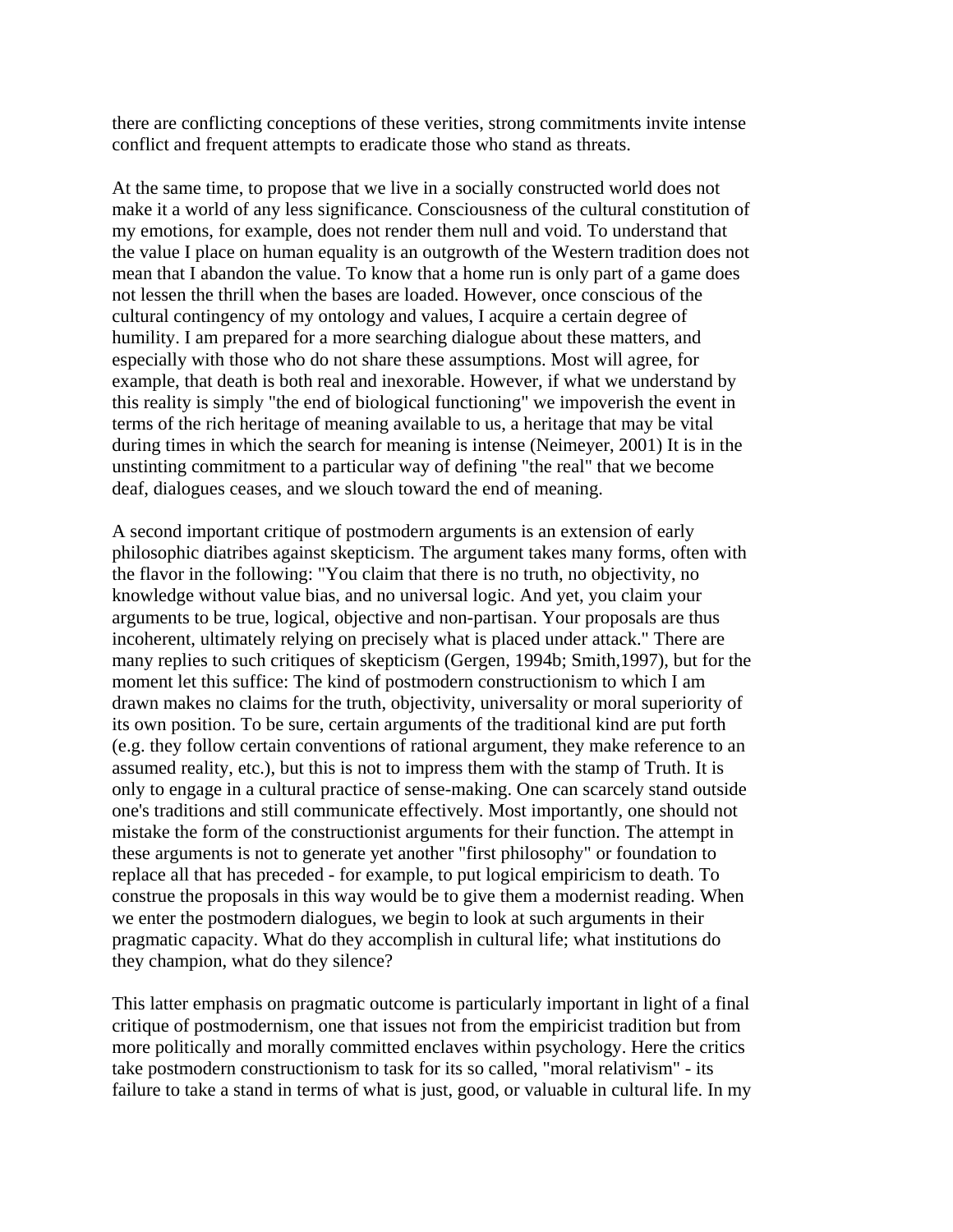view, most such critiques border on the disingenuous, for it is not the lack of any commitment that is typically decried, but the lack of commitment to the particular standpoint of the critic (e.g. Marxist, humanist, feminist). At the same time, many engaged in the postmodern dialogues do indeed support such political and moral causes (cf. Bohan and Russell, 1999; Hepburn, 2000). There is nothing about the emerging orientation that argues for the obliteration of our traditions - of science or human values. The advantage of postmodern constructionism is that it does not seek to lodge these commitments in some form of foundation, a secure base from which others may be viewed as transcendentally wrong or evil. It is just such unrelenting commitments that invite the silencing of the other - from forms of subtle exclusion to the technologies of genocide. It is in this context that the postmodern context has given rise to a range of explorations into forms of dialogue enabling otherwise hostile camps of the committed to speak with each other in ways that may traverse boundaries of difference(cf. Chasin et al, 1997; Cooperrider and Whitney, 2000). When we understand out values as historically and culturally situated, we are more fully prepared to engage in the kinds of dialogue from which new and more viable constellations of meaning may emerge.

### **Promises of a Postmodern Psychology**

Thus far I have briefly sketched central modernist assumptions in psychological science, and explored major criticisms and revisions of these assumptions. As I indicated at the outset, the lines of postmodern critique are substantial. They virtually transform the landscape of intellectual life, and their reverberations now ripple across western culture and around the globe. Yet, as many are aware, while modernism as a cultural movement has been subjected to extensive and elaborate critique, there has been all too little concern with more promising futures. In this sense, one might even say that much of the critique of modernism has been irresponsible. It has been all too content with bashing existing traditions, and too little with the repercussions. In my view, however, the emerging revisions in the conceptions of knowledge, objectivity and truth harbor rich potentials. When the positive implications of the postmodern discussions are more fully extended, we find reason for a profound increment in the activities of the psychological profession and its potential contribution to the world. I do not believe these possibilities are simply idle fantasies. In the remainder of this paper, I shall outline several significant departures for psychology in a postmodern context. In doing so, I shall also touch on promising developments to date.

#### **Empirical Science in a Postmodern Context**

First we must treat the dominant tradition - empirical research devoted to testing hypotheses typically of universal scope. What of its future in a postmodern context? Here it is essential to point out that while highly critical - on both conceptual and ideological grounds - there is nothing within the postmodern critiques that is lethal to this tradition. As I have pointed out, the postmodern critiques are themselves without foundations; they constitute important voices but not final voices. Empirical psychology represents a tradition of discourse, practice, and politics that has as much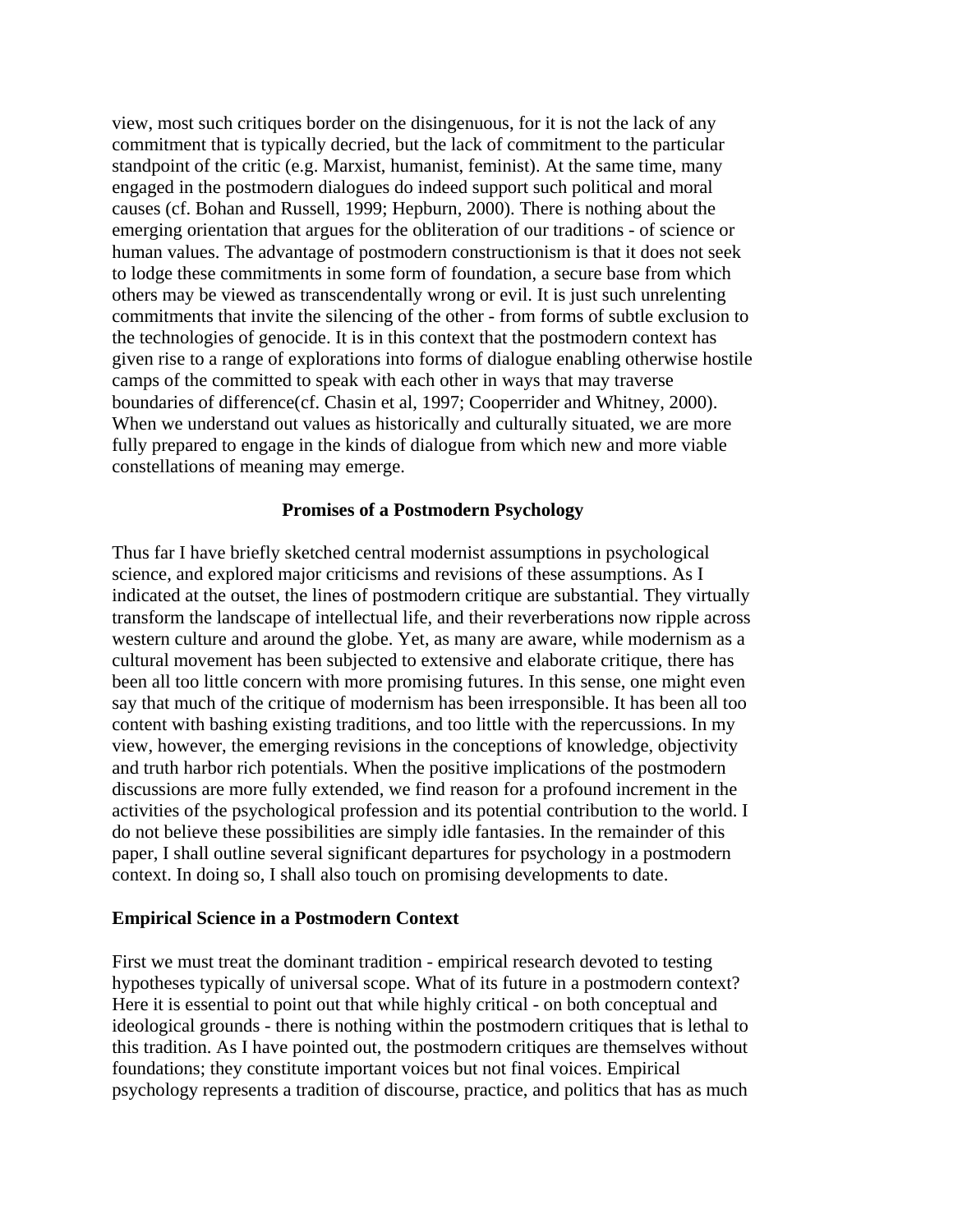right to sustain its existence as any other tradition. The point of postmodern critique, in my view, is not to annihilate tradition but to give all traditions the right to participate within the unfolding dialogues.

Yet, the postmodern critiques do ask empirical researchers for a more pragmatic accounting of their efforts. In what ways does psychological inquiry benefit humankind and what are the detriments? This is not to ask for the traditional reply: empirical psychology generates basic knowledge of the mind and behavior. From the postmodern vantage point, knowledge is such only within a tradition. The important questions pertain to the value of the local tradition of investigation for the cultures that make up the society more generally. Here we are drawn to more pragmatic questions about the value of traditional theories, practices and findings. As psychological theories are exported to the culture more generally, what are the reverberations in cultural life? When we hold that the primary ingredients of the mind are cognitive, when we view behavior as genetically prepared, when we distinguish between pathology and normalcy, what doors are opened within the culture, and which are shut? For example, is the recent emphasis on positive psychology (see the special issue of the American Psychologist, (Jan. 2000) not more promising for the culture than the traditional focus on deficit? Is cultural life not more enhanced when we focus on positive possibilities than all the possible failings? Psychology has also amassed a sophisticated array of methods for generating predictions. The primary question is, however, what utility do our existing forms of prediction have for the culture outside the laboratory. For example, in my view the kinds of predictions sought within the field of health psychology (with dependent variables of life and death consequence) can be quite valuable to many people in the culture. I am far less sanguine about the predictions of artificial and culturally isolated behaviors often used in testing abstract hypotheses about mental function. The question is not whether such hypotheses are true or false in any ultimate sense, but whether the particular predictions have any utility outside the local game of truth. As I see it, a postmodern empiricism would replace the "truth game" with a search for culturally useful theories and findings with significant cultural meaning. An effective empiricism requires a posture of culturally, ethically and politically informed pragmatism.

This is not all we may anticipate from research of the traditional sort. Empirical demonstrations can bring the kind of life to abstract theory that kindles appreciation of its particular construction of the world. Theories of operant conditioning come alive, for example, as one observes a researcher conditioning the pecking of a pigeon. Further, research can incite public discussion on issues of political and moral significance. This was so of the early research on conformity (Asch, 1956) and obedience (Milgram, 1974) as it is of today's research on the way stereotypes may affect intellectual performance for women and African Americans (Steele, 1997). We are not speaking in either of these cases about discovering transcendent truth, but rather, about psychologists as effective cultural participants. At the same time, however, the strong promises of psychology in a postmodern context do not derive from the kind of honing of the modernist tradition just discussed. Rather, I believe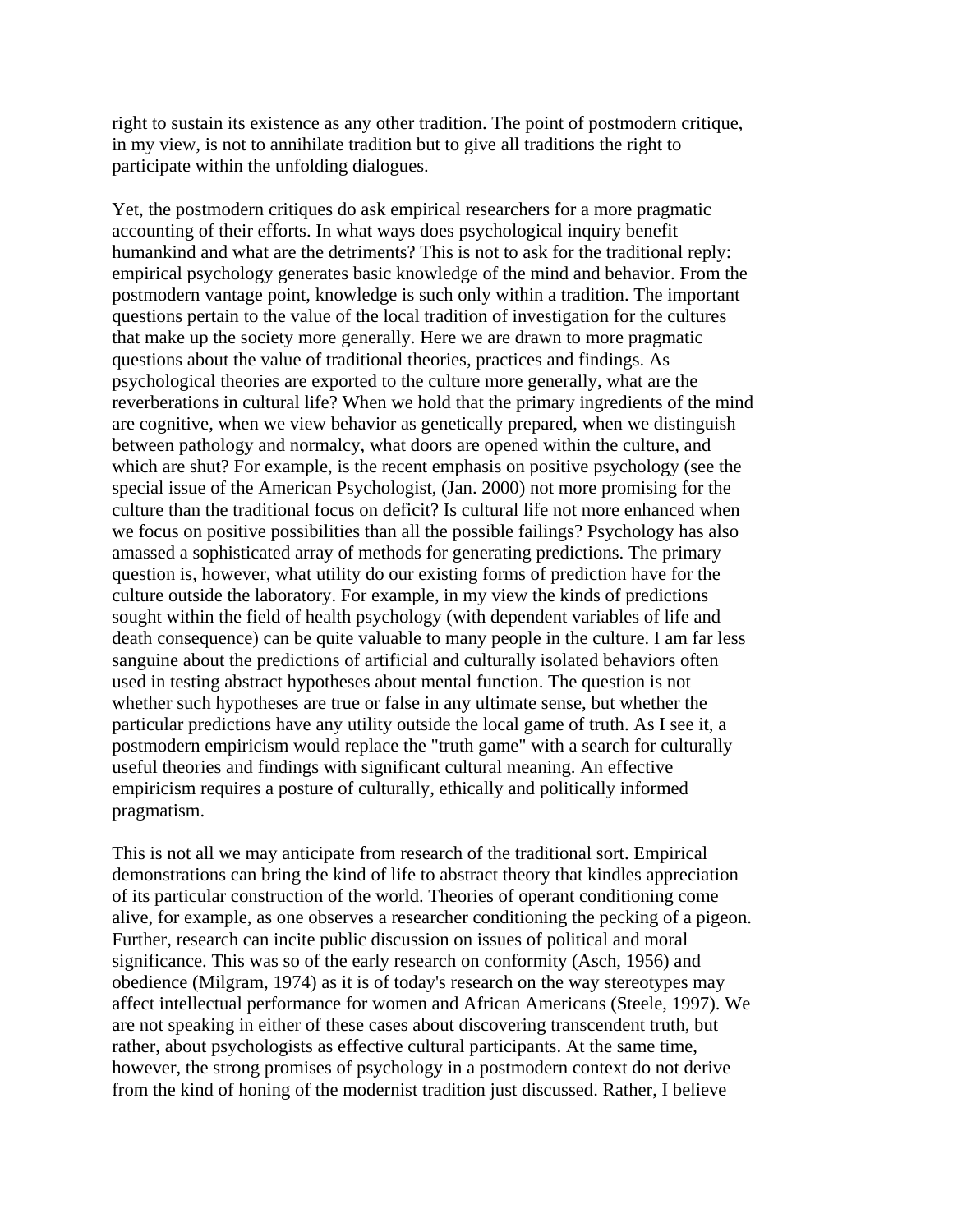the profound gains are located in the additions to the current agenda. The postmodern invitation is to expand our potentials, and in my view the vistas are both exciting and promising. Here I shall treat - all too briefly - anticipations and emerging realizations in the domains of intellectual enrichment, methodological flowering, and the profusion of new practices.

# **The Vitalization of Intellectual Life**

In the modernist tradition we were taught to take our marching orders from reality to observe the world for what it is and to report accordingly. In effect, the world serves as the ultimate primogenitor of our words. In the postmodern context the emphasis is reversed. The world does not speak itself through us. Rather, what we "find" will depend importantly on the theoretical and metatheoretical paradigms already embraced. What counts as a significant datum for the cognitivist will not do so for the psychoanalyst, the behaviorist, or the phenomenologist. This reversal of emphasis - from the world as given to our interpretation of the world - restores to psychology a tradition much endangered - that of intellectual reflection. In a broad sense, it is only to the extent that we expand and enrich the domain of theoretical deliberation are we likely to move cultural intelligibilities beyond the commonplace and to broaden the scope and potentials of research. The realms of expansion and enrichment are several, and in my view there are significant signs of life in each.

**Reflexive Deliberation.** Psychological science has long been dedicated to a posture of value neutrality. This posture was lodged in a belief that facts could be separated from values, and the result within the field has been a generalized avoidance of debates of moral and political significance. To paraphrase the dominant sentiment, "Do politics on your own time; ideology has no place in science." In the postmodern intellectual context the distinction between fact and value becomes blurred. While one may carry out research from a value neutral standpoint, theory, research findings, and methods of inquiry may all enter cultural life as "authoritative intelligibilities." Thus the theoretical distinctions we make (e.g. **between rapid as opposed to slow information processing**), the findings we report (e.g. that the aged are inferior in information processing), and the research methods we favor (e.g. where manipulation and control are keys to "proper understanding"), all enter society as guiding intelligibilities with the capacity to alter cultural life for good or ill - according to some standard. To avoid these issues is not only myopic but irresponsible. If our intelligibilities favor certain ways of life while possibly destroying others, then it is essential that we develop a robust program of reflection - ethical, political and conceptual. Who are we helping and who are we hurting when we distinguish between the intelligent and unintelligent, pathological and normal, prejudiced and the unbiased? What form of culture do we create when we view exploitation, infidelity, or rape as biologically prepared actions of the male? These sorts of questions deserve the careful and caring scrutiny of we who occupy the discipline, not as an afterthought but as a prelude to inquiry.

In this respect there is reason for encouragement. Feminist critique of the past two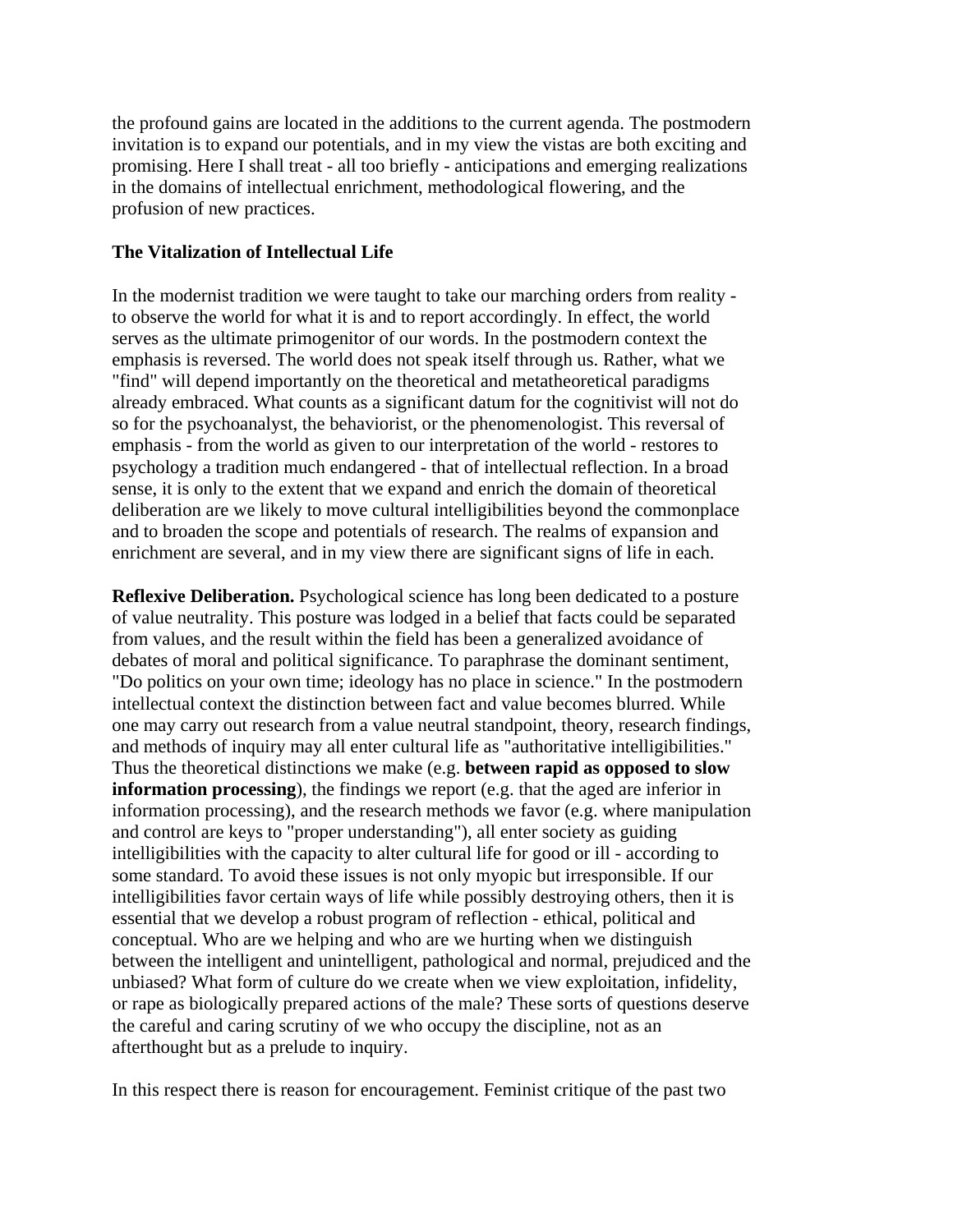decades has established a powerful and sophisticated precedent (e.g. Hare-Mustin and Marecek, 1990; Morawski, 1994; M. Gergen and Davis, 1997). The creation of APA Divisions on Ethnic and Minority Issues, on Lesbian, Gay, and Bisexual Issues, and on International Psychology encourages a broader sharing of the same kind of reflection. At the same time, there is a steadily increasing volume of ethically and politically reflexive literature within the field more generally, a literature that examines the numerous ways in which psychological inquiry can negatively affect cultural life (see, for example, Parker, et al., 1995; Prilleltensky, 1994; Ibanez, and Iniguez, 1997). The first international conference on critical psychology was held in Sydney, Australia this past year. The first issue of the International Journal of Critical Psychology is immanent. Such work also begins to open further horizons: psychologists are invited to turn their critical attention beyond the discipline to treat political and valuational issues within the culture more broadly (cf. Walkerdine,1989; Apfelbaum, 2000). In postmodern conditions, passionate analysis of existing social conditions becomes a legitimate and desirable option for the professional.

Yet, ethical and political reflection must also be coupled with astute conceptual analysis. **We must be prepared to stand outside our theories and ask about their properties** - for example, their coherence, their circularity, and the extent to which our explanations add to the vocabularies of cultural understanding (as opposed to recirculating tired old assumptions). Again, a literature is now accumulating (e.g. Smedslund, 1988; Westmeyer, 1989; Tolman et al. 1996), and curricula in theoretical psychology are beginning to increase in number and sophistication. Slife and Williams' (1997) arguments for a sub-disciplinary specialty of theoretical psychology are both timely and compelling. At the same time, while critical deliberation can add a vitalizing dimension to our future work, it would be an unhappy circumstance should we simply assign the task to a group of specialists. The dialogues here should be broad and integrative. Nor should they be nihilistic in their intent. The point of criticism should not be that of terminating traditions or practices but helping them to evolve in ways that more fully integrate the voices of the discipline and of our constituents, and contribute to the intellectual resources of the world.

**Historical Restoration and Revitalization.** In a sense psychology is a cruel discipline; guided by the image of progress in knowledge, all that is currently alive moves steadily toward obscurity. Research conducted even a decade ago is virtually confined to a casket. In contrast, within the postmodern context all that is solid need not melt into air. Rather, theoretical perspectives constitute discursive resources. As such, they enrich our practices - both in the profession and the society more generally. Thus, as we expand these discursive resources so do we gain innovative flexibility and greater potential for effective action - both with respect to disciplinary practices and within the culture more generally. .In this sense we should strive to sustain the vitality of our earlier traditions, and as well, challenge these traditions to enrich and revitalize themselves in light of the contemporary cultural context. An excellent example of this kind of refurbishment can be found in psychoanalytic theorizing, as it has moved from a strictly depth or psychodynamic orientation to incorporate concerns with narrative, language and relational process (cf. Spence,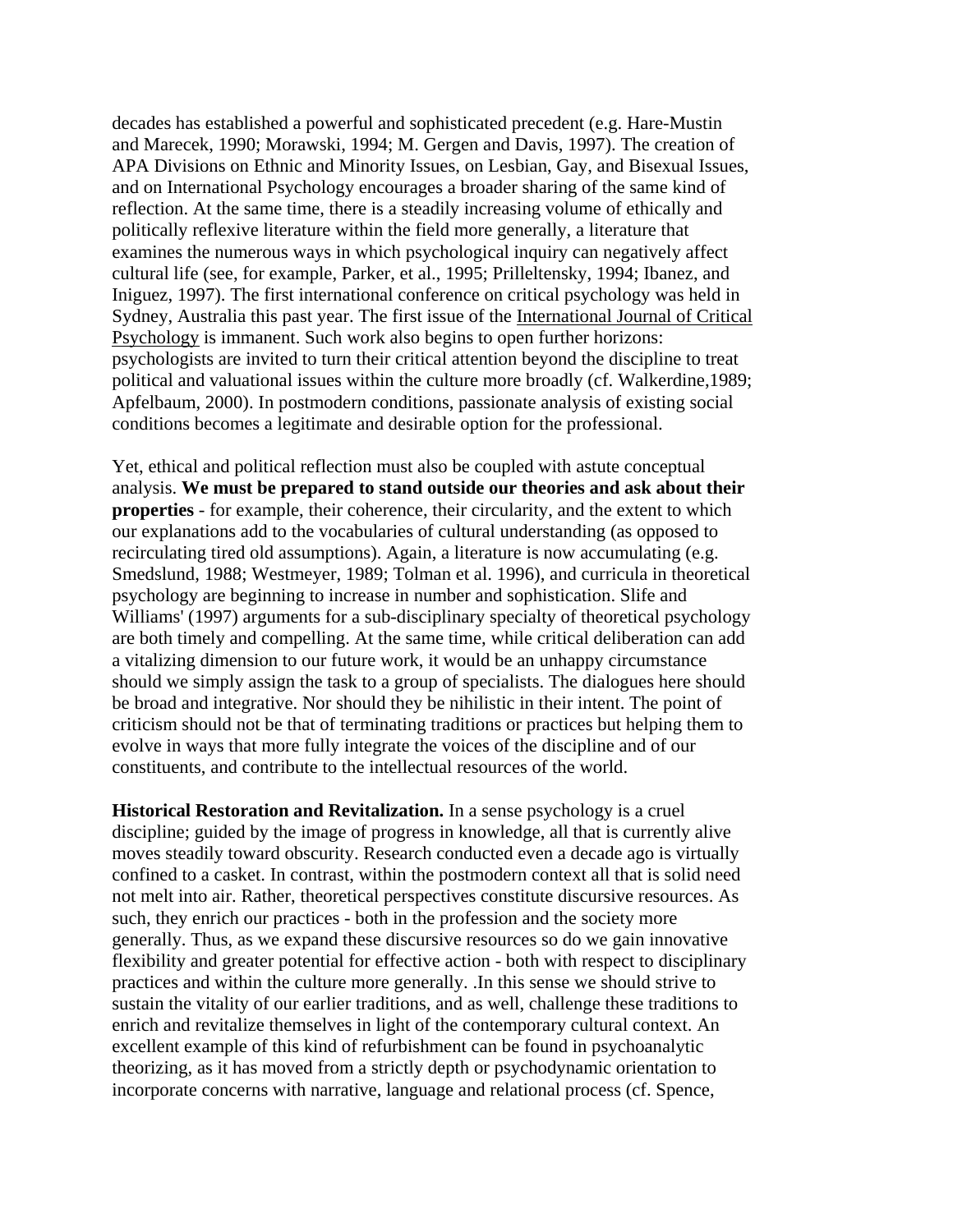1982; Mitchell and Aron, 1999) Stimulated by the postmodern dialogues, there has also been a substantial renaissance in hermeneutic and phenomenological theorizing, and the result has been a brace of innovative and challenging proposals (cf. Martin and Sugarman, 1999; Richardson, Fowers and Guignon, 1999). Such efforts must now be extended in further directions.

This kind of historical revitalization must also be coupled with analyses of the historical conditions giving rise to various conceptions of the mind. How did our conceptions of mental life come into being, what function did they play in cultural life, and so on. Such analyses are pivotal in casting light on the function played by conceptions of the mind within our culture today. Psychologists now join historians in this endeavor and the outcome is a substantial literature on the historical genesis and transformation of anger, child development, boredom, the sense of smell, the concept of an independent self, and more. Perhaps the key journal in this domain, History of the Human Sciences, is also flourishing.

**Inter-cultural Dialogue.** The postmodern dialogues make us keenly aware of the historical and cultural location of the empiricist tradition in psychology. We slowly become aware that our taken for granted assumptions about mental life, along with our methods of exploration, are saturated with Western values, along with an ontology and epistemology that are uniquely ours. We see, for example, that concepts of cognition and emotion - along with experimental methods and the scientific values of prediction and control - are byproducts of the Western tradition. To be sure, there is much to be cherished in this tradition. However, the postmodern dialogues suggest a certain degree of humility in this respect; universalizing tendencies approximate neo-colonialism. Moreover, they invite intercultural dialogue, in which concepts of the person and of knowledge itself, along with methods and practices are appreciatively exchanged. Western psychology stands to be vitally enriched, for example, by the emerging literatures on Asian and Indian psychology (cf. Sugiman, et al, 1999; Paranjpe, 1998). In the same way movements toward indigenous psychology open doors to new methdologies and practices.

Perhaps the most visible movement toward inter-cultural dialogue is carried in the emergence of cultural psychology (cf. Bruner, 1990; Cole, 1996). In this case researchers explore the possibility that psychological functioning is significantly embedded within the cultural milieu. Thus, in contrast to the universalist assumptions guiding psychology in the modernist mold, psychologists propose that the very conception of the self, cognition, emotion and so on are born within cultural traditions (cf. Markus and Kitiyama,1991; Valsiner and van der Veer, 2000). Much welcomed in this respect is also the journal, Culture and Psychology. The implications of these discussions are profoundly important for the discipline.

**Creating Functional Intelligibilities.** One of the most significant vistas opened by the postmodern dialogues lies in the refiguring of theoretical potentials. If our descriptions and explanations of the world are not demanded by the nature of the world itself, then we are released from the shackles of the taken for granted. Most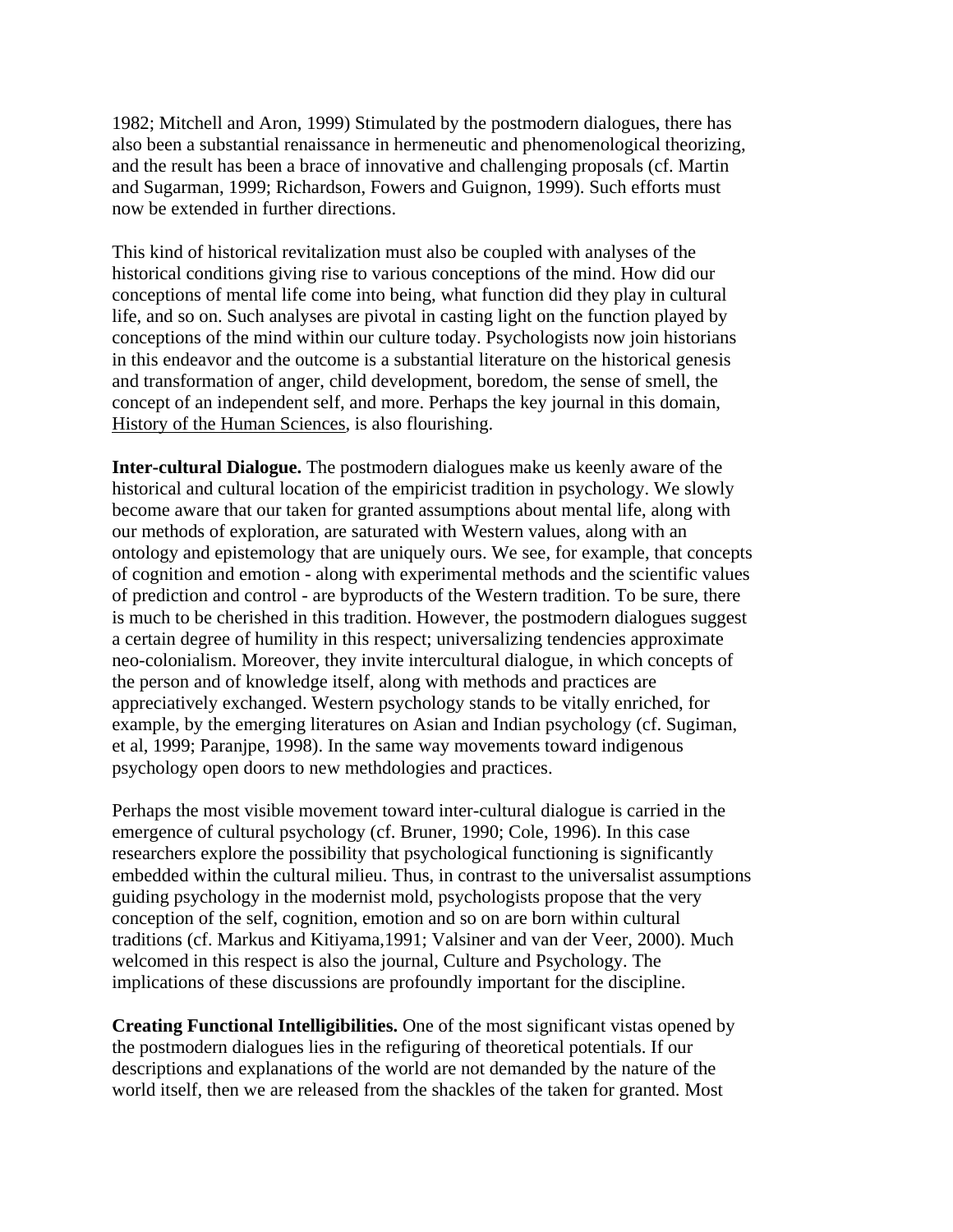importantly, we are invited into a posture of theoretical creativity. As scientists we are liberated from our task as mere mirror holders to the "world as it is," and challenged to articulate new and potentially transformative conceptions. Our task is not simply that of describing what currently exists, but of creating intelligibilities that may foster worlds to come. Metaphorically, our function shifts from that of scribe to poet. In certain degree it is the willingness to function poetically from which the importance of Freud, Skinner and Piaget can be attributed. Through their interpretive imagination they were able to forge new worlds of intelligibility, worlds that could usefully be appropriated (for good or ill) by the surrounding culture. Much the same spirit now inhabits such innovative concepts as "protean process" (Lifton, 1993) "flow" (Csikszentmihalyi, 1990), and "wisdom" in aging (Baltes and Staudinger,2000).

A more extensive illustration of the creative impulse at work is found in recent work attempting to reformulate psychological processes in relational terms. The traditional view of psychological processes or mechanisms "in the mind," creates a vision of society in which individuals function as isolated, self-contained, and competitive monads (Sampson, 1993). Setting in motion a more collaborative view of human life, a range of new work asks us to consider psychological process as constituted within relationships. As we have seen, for example, rather than viewing thought as a psychological process that precedes language, we may define rationality in terms of language use itself. In effect, rationality is conjointly created within dialogue (cf. Billig, 1987) Rather than holding attitudes to be underlying determinants of action, an attitude may be equated with taking a particular position in a conversation (Potter and Wetherell, 1987). The self, in this case, is a matter of how one is constructed in various relationships, to possess an emotion is to perform appropriately in a culturally constituted scenario, and to possess a memory is to take part in a process of communal negotiation and sanction (cf. Gergen, 1994b; Shotter, 1990). In effect, all that we have heretofore defined as private and separated from "the other," is conceptualized as inherently relational - inseparable from communal activity.

The present challenge, then, is to move from happenstance to the reflexively conscious creation of culturally significant theory. In this light we can take pleasure in the emergence of journals such as Theory and Psychology, Journal of Theoretical and Philosophical Psychology, Philosophy and Psychotherapy, New Ideas in Psychology, Feminism and Psychology, Journal of Constructivist Psychology, and the Journal for the Theory of Social Behaviour. All feature significant moves toward generative theory. Whether such vehicles can facilitate communication with broader communities remains in question.

#### **The Flowering of Methodology**

Let us turn from vistas of intellectual enrichment to methods of inquiry in psychology. This is not a clean break in subject matters because our theoretical presuppositions are intimately linked to our methods of inquiry (cf Danziger, 1990). Behavioral observation in a laboratory experiment would be degraded data for a depth psychologist, and the experimental focus on cause and effect would be myopic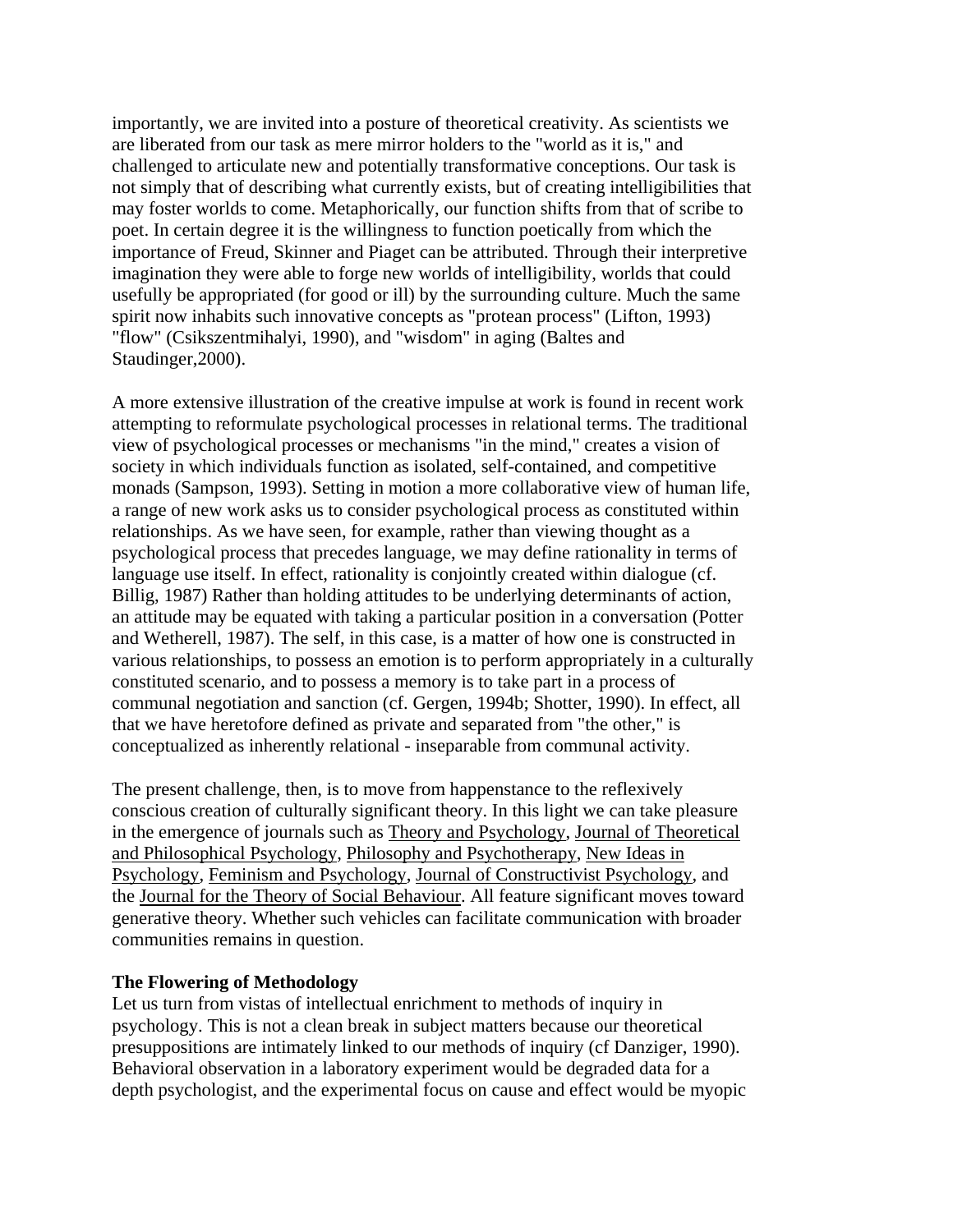for the phenomenologist. This is to say, that as we expand the domain of intelligible theory in psychology, so do we open new doors to methods of inquiry. The reverse may also occur: as we explore new methods of inquiry so may we transform our theoretical understandings. Further, differing methodologies carry with them differing values or ideologies. At times we purchase control over variables at the price of secrecy and manipulation; other investigators wish to sacrifice control for more sensitive and caring engagement with those they wish to understand. Methods, no less than theory and data, contribute to cultural intelligibilities and forms of life.

It is in this domain that we find that the postmodern dialogues have given rise to an unparalleled flourishing in methodology within the social sciences more generally. The publication of the 2nd edition of the highly successful, Handbook of Qualitative Research, along with the journal, Qualitative Inquiry, are significant weathervanes. Slowly these innovations are beginning to make their way into the psychological literature. The postmodern concern with the linguistic construction of reality has stimulated a new and innovative range of methods for discourse and conversation analysis (van Dijk, 1986; Van Mannen, 2000). Increasing efforts are directed not only to illuminating patterns of discourse, but to critically exploring their interpersonal and ideological ramifications. Such journals as Discourse and Society, Discourse Studies, and Journal of Language and Social Psychology are indicators of this explosion. Closely related, researchers are increasingly engaged in exploring the pivotal function of narratives in self-understanding, human development, and personal well-being (Sarbin, 1986). The volume of such work has lead, among other things, to the creation of the book series, The Narrative Study of Lives, and to the journal, Narrative Inquiry.

Other investigators, concerned with the political impotence of much psychological research, and discontent with the ways in which traditional methods distance scientist from subject, have developed an array of action research methods. The range and richness of such methods - in which researchers typically work with oppressed communities to achieve local ends - is amply explored in the recently published, Handbook of Action Research, Participative Inquiry and Practice (Reason and Bradbury, 2000). I should also mention cutting edge developments in autoethnography - research in which the investigator uses his or her own life experiences to provide insights into human functioning (Ellis and Bochner, 1996); there is also polyvocal inquiry in which investigators attempt to give voice to multiple perspectives on a given phenomenon - such as child molesting or living with AIDs (Lather and Smithies, 1997); and finally there are interesting developments in performative psychology, where attempts are made to explore and develop human action through public performance (M. Gergen, 2001). Critics of the methodological explosion worry about the fragmentation of the discipline. But concerns with fragmentation are only important if one believes that a single voice should prevail one ontology, epistemology, and code of values for all. On the contrary, within the postmodern context, a plethora of methods is welcomed. Here we open the door to the multiplicity of traditions of which we are a part, and an ensuing dialogue with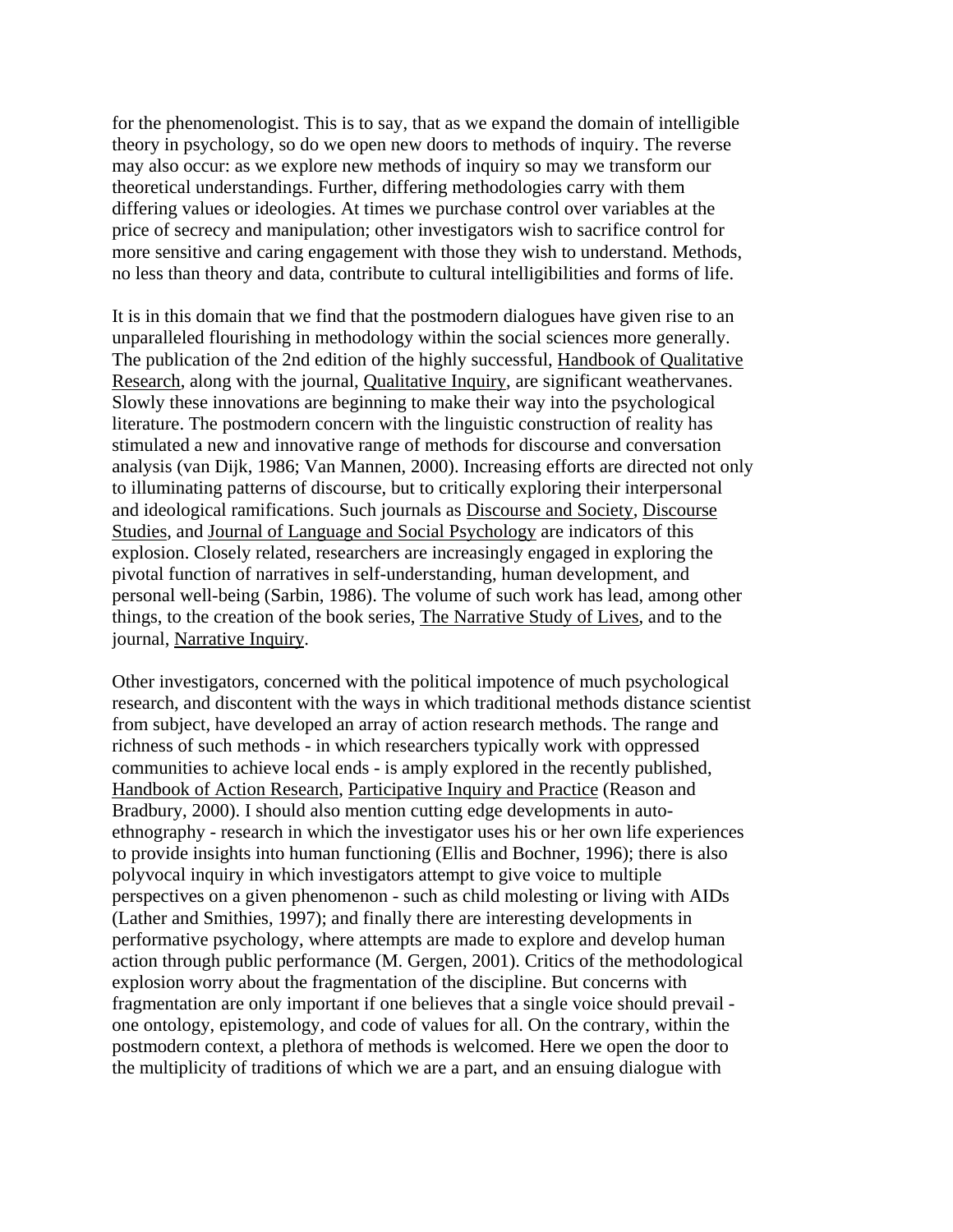unlimited creative potential.

# **The Enrichment of Practice**

Finally I wish to touch on contributions of psychology to cultural practice. In the modernist view, a strong and hierarchical distinction is drawn between knowledge generation and the application of knowledge in practice. From the postmodern view this distinction is largely erased. Theoretical accounts of the world are not mirror reflections of the world, but discursive actions within a community. In effect, theory is itself a form of practice. As argued earlier, such discourse can be enormously important because it constitutes an invitation to act in certain ways as opposed to others; in this sense theory can be constitutive of cultural life. Yet, how can we press beyond the discursive world of the academic profession, and more directly enrich forms of practice that might better serve society. If psychology is inevitably a body of cultural practices, how might we augment the range of what is now available? What can be said, then, about the great majority of the profession - those engaged in therapy, counselling, education, testing, organizational work, and so on?

Although many psychological practices remain tightly conventional, it is in the domain of practice that we find the postmodern dialogues in psychology have made their most telling impact. In the therapeutic community, for example, we find a multitude of new practices based on a conception of therapy as the reconstruction of meaning. Narrative therapies are the most obvious exemplars (cf. White and Epston, 1990; McLeod, 1997), and are now practiced around the globe. Narrative therapies typically stress the importance of the stories by which people understand and live their lives, and the functional (or dysfunctional) significance of these stories within the cultural milieu. Brief therapies, postmodern therapies, and much systemic therapy also stress the importance of language in constructing the realities by which we live (Anderson, 1997; deShazer, 1994; Friedman, 1993). Closely tied to these developments in therapy has been a rethinking of diagnostic categories and procedures. Extensive criticism and deconstruction of traditional DSM categories (Kutchins and Kirk, 1997; Hepworth, 1999) has been coupled with a concern for dialogic procedures that give voice to a wider circle of engaged parties. Here, forward thinking therapists are abandoning psyco-diagnosis in favor of teams - made up of representatives from various helping professions along with family and community knowledgeables. These teams deliberate on possible ways of understanding the individual within his or her context, and how best to go on. The results thus far have been impressive in reducing both hospitalization and drug prescriptions (cf. Seikulla, et al.,1995).

Outside the therapeutic arena, educational psychologists are also realizing the limitations of the individualist view of knowledge, and traditional forms of pedagogy centered on the improvement of individual minds. There is particular interest in Vygotskian orientations to education that stress the relationship of teacher to student (Rogoff, 1990; Holzman, 1997). More radically, psychologists are exploring collaborative pedagogies, processes that attempt to replace hierarchical teaching (top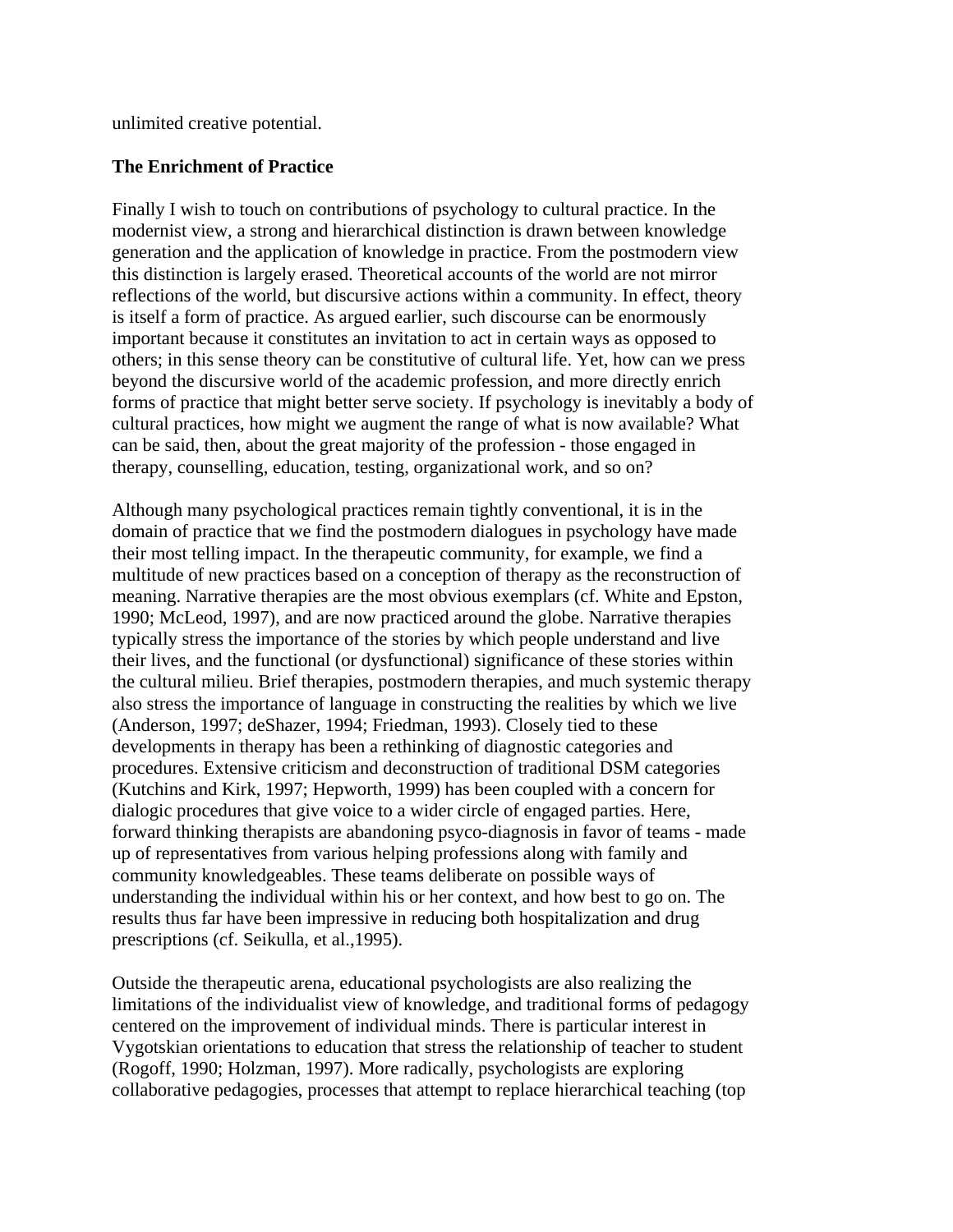down) with productive and more equalizing classroom dialogue (cf. Wells, 1999). In the organizational sphere, we find again a strong movement concerned with the social construction of organizational realities (cf Weick,1995). Practitioners have developed a variety of new practices relying on narrative and metaphor for reducing conflict in organizations and inspiring positive change. I am also very impressed by work in the medical sphere which challenges the biological universals of pain and explores the cultural construction of illness (Frank, 1995; Morris, 1998). Here we find that the experience of pain and illness may importantly depend on the meanings assigned to them. Narrative understanding may be vital to our physical well-being.

#### **In Conclusion**

In the intellectual world more generally, psychologists are notorious in their absence from the major debates of the past 20 years. In effect, the risk we incur through our immense success in self-organizing, is that of irrelevance and ultimate degeneration. Rather than closing our laboratory doors on the storms that rage around us, there is a greater strength to be gained through constructive dialogue. As I have tried to demonstrate here, with judicious and careful sifting of the arguments, we may emerge with a far richer and more effective psychology than we have ever known. This will be a psychology replete with conceptual resources, sensitive to ideology and history, innovative in its methods of inquiry, and a continuing font of new and effective practices. It will be a psychology in which colonialist universalism is replaced by a global conversation among equals. Most importantly, it will be a psychology with an unparalleled contribution to our various cultures and to the world more generally. As I have tried to demonstrate, there are brave beginnings to such a psychology. However, the future remains hanging in the balance. The inertial forces of the routine and the right feeling realities of the past are immense. Can transformative dialogues take place? As we speak together now so do we create our future.

#### **References**

Anderson, H. (1997) Conversation, language and possibilities, a postmodern approach to psychotherapy. New York: Basic Books. Apfelbaum, E.R. (2000) And now what, after such tribulations, memory and dislocation in the era of uprooting. American Psychologist, 55, 1008-1113. Asch, S. (1956) Studies of independence and conformity: A minority of one against a unanimous majority. Psychological Monographs, 70, Whole No. 416. Baltes, P. and Staudinger, U.M. (2000) Wisdom: A metaheuristic (pragmatic) to orchestrate mind and virtue toward excellence. American Psychologist, 55, 122-136. Berman, M. (1982) All that is solid melts into air: The experience of modernity. New York: Simon and Schuster. Billig, M. (1987) Arguing and thinking. London: Cambridge University Press. Bohan, J.S. and Russell, G.M. (1999) Conversations about psychology and sexual

orientation. New York: New York University Press.

Bruner, J. (1990) Acts of meaning. Cambridge: Harvard University Press.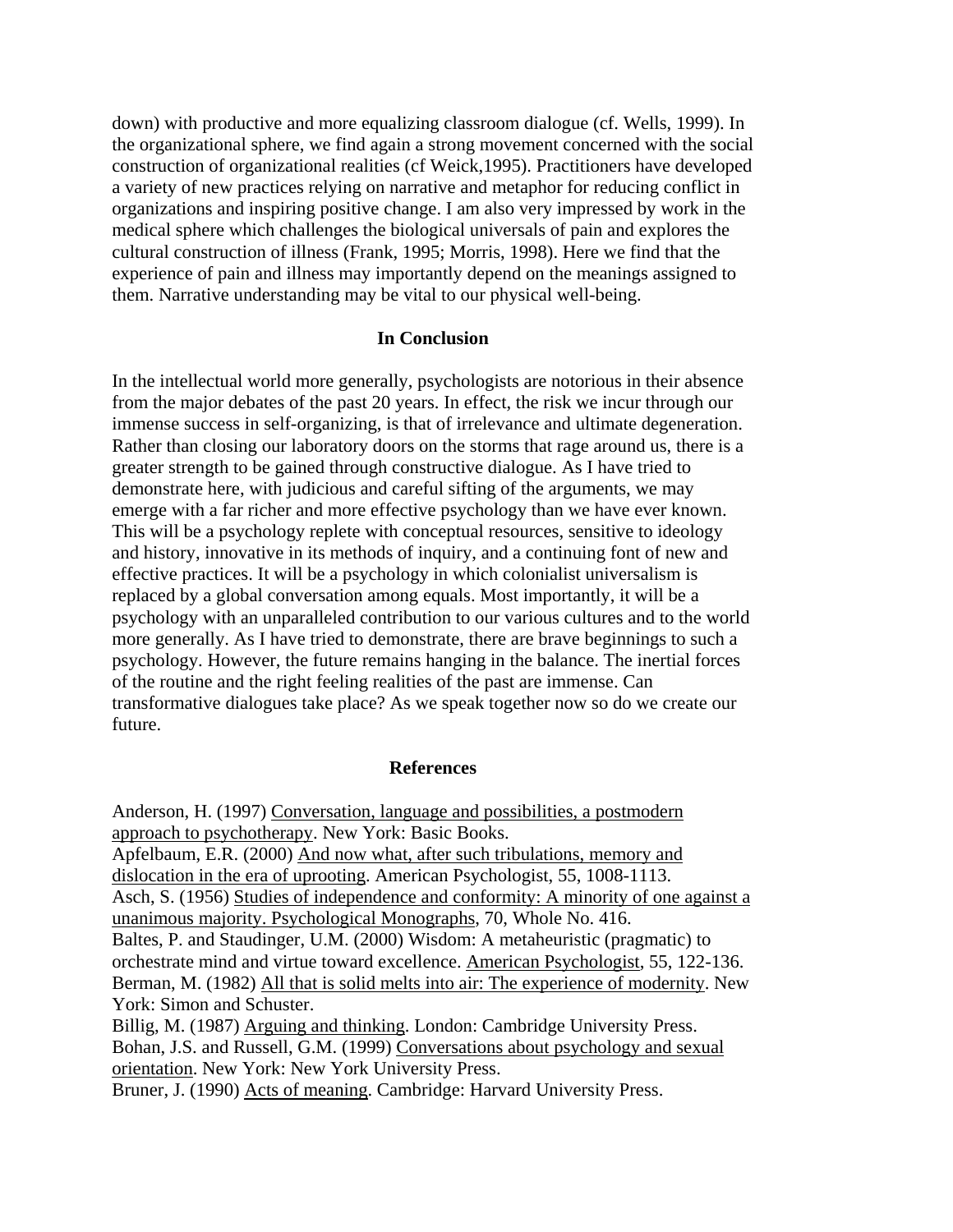Cole, M. (1996) Cultural psychology. Cambridge, MA: Belknap.

Cooperrider, D. and Whitney, D. (2000) A postive revolution in change: Appreciative inquiry. In D. Cooperrider, P. Sorensen, D. Whitney, and T. Yaeger (Eds.)

Appreciative Inquiry. Champaign, Il: Stipes.

Csikszentmihalyi, M. (1990) Flow: The psychology of optimal experience. New York: Harper and Row.

Danziger, K. (1990) Constructing the subject: Historical origins of psychological research. Cambridge: Cambridge University Press.

Danziger, K. (1997) Naming the mind, How psychology found its language. London: Sage.

de Shazer, S. (1994) Words were originally magic. New York: Norton.

Derrida, J. (1976) Of grammatology. Baltimore: Johns Hopkins University Press.

Descartes, R. (1960) Discourse on method. Baltimore: Penguin.

Dickens, D.R. and Fontana, A. (1994) Postmodernism and social inquiry. New York: Guilford.

Dilthey, W. (1984) Selected writings. In H.P. Rickman, (Ed.) Cambridge: Cambridge University Press. Originally published in 1914.

Edwards, D., Ashmore, M. and Potter, J. (1995) Death and furniture: the rhetoric and politics and theology of bottom line arguments against relativism. History of the Human Sciences, 8, 25-49.

Ellis, C. and Bochner, (Eds.) (1996) Composing ethnography, alternative forms of qualitative writing. Walnut Creek, AC: Alta Mira.

Fee, D. (Ed.) (2000) Pathology and the postmodern. London: Sage.

Foucault, M. (1980) The history of sexuality, V. 1. New York: Random House.

Frank, A.W. (1995) The wounded storyteller, body, illness and ethics. Chicago: University of Chicago Press.

Friedman, S. (Ed.) (1993) The new language of change: constructive collaboration in psychotherapy. New York: Guilford.

Frisbee, D. (1985) Fragments of modernity. Oxford: Polity.

Gee, J. (1999) An introduction to discourse analysis. New York: Routledge.

Gergen, K.J. (1994a) Exploring the postmodern: Perils or potentials? American Psychologist. 49, 412-416.

Gergen, K.J. (1994b) Realities and relationships. Cambridge: Harvard University Press.

Gergen, K.J. (1999) An invitation to social construction. London: Sage.

Gergen, K.J. (2001) Social construction in context. London: Sage.

Gergen, M. (2001) Feminist reconstructions in psychology, Narrative, gender and performance. Thousand Oaks, CA: Sage.

Gergen, M. and Davis, S. (Eds.) (1997) Toward a new psychology of gender, A reader. New York: Routledge.

Graumann, C.F. and Gergen, K.J. (1996) Historical dimensions of psychological discourse. New York: Cambridge University Press.

Hare-Mustin, R. and Marecek, J. (Eds.) (1990) Making a difference, Psychology and the construction of gender. New Haven: Yale University Press.

Harvey, D. (1989) The condition of postmodernity. Oxford: Blackwell.

Held, B. (1996) Back to reality, a critique of postmodern psychotherapy. New York: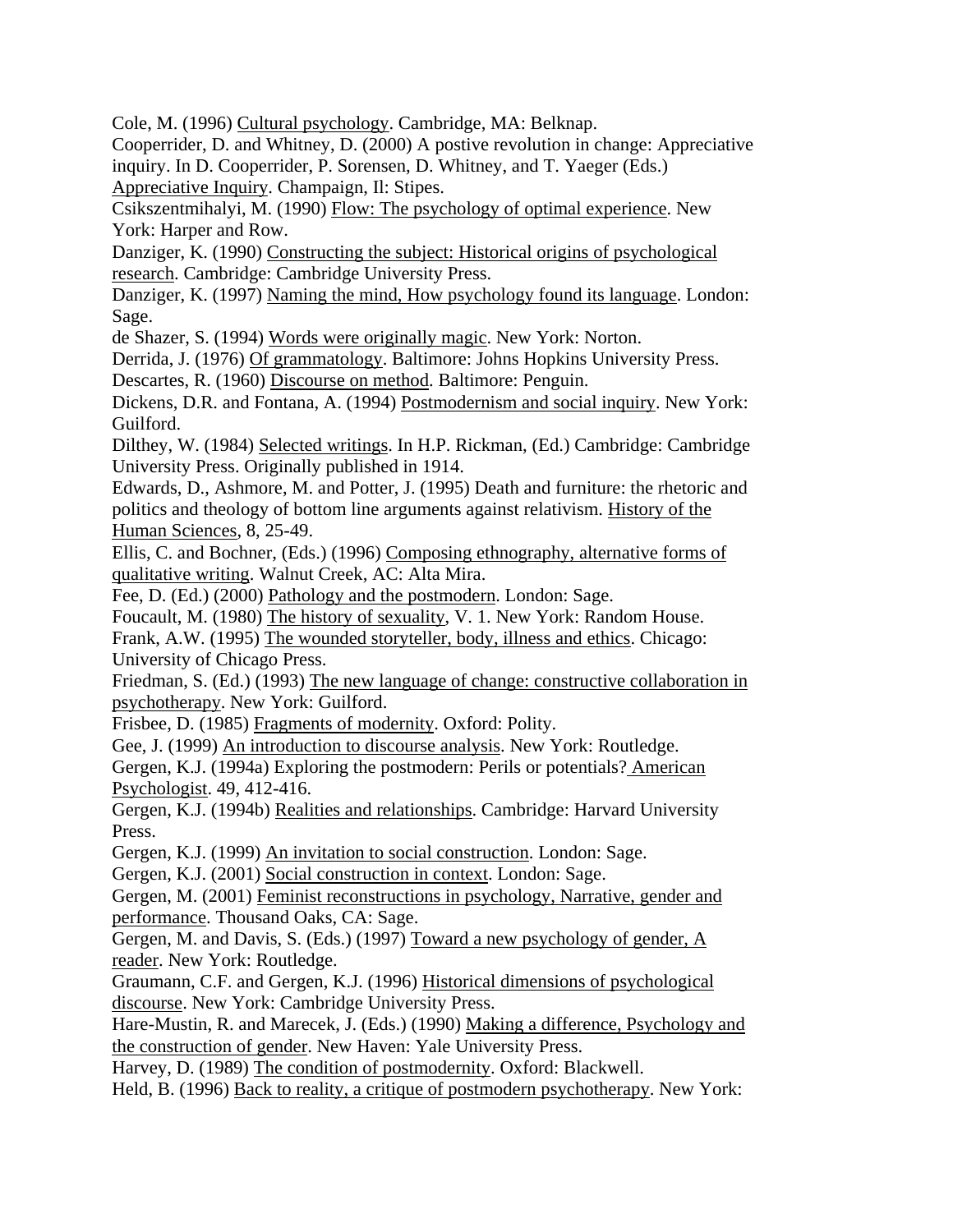Norton.

Hepworth, J. (1999) The social construction of anorexia nervosa. London: Sage.

Holinger, R. (1994) Postmodernism and the social sciences. Thousand Oaks, CA: Sage.

Holzman, L. (1997) Schools for growth. Mahwah, NJ: Erlbaum.

Hepburn, A. (2000) On the alleged incompatibility between relativism and feminist psychology. Feminism and Psychology, 10, 94-103.

Ibanez, T. and Iniguez, L. (Eds.) (1997) Critical social psychology. London: Sage. Kuhn, T. (1970) The structure of scientific revolutions 2nd. ed. Chicago: University of Chicago Press.

Kirschner, S. (1996) The religious and romantic origins of psychoanalysis. New York: Cambridge University Press.

Kvale, S. (Ed.) (1992) Psychology and postmodernism. London: Sage.

Kutchins, H. and Kirk, S.A. (1997) Making us crazy, DSM: The psychiatric bible and the creation of mental disorders. New York: Free Press.

Lather, P. and Smithies, C. (1997) Troubling the angels. Boulder, CO: Westview.

Levin, D.M. (1993) Modernity and the hegemony of vision. Berkeley: University of California Press.

Lifton, R.J. (1993) The protean self. New york: Basic Books.

Locke, J. (1956) An essay concerning human understanding Chicago: Henry Regnery. (Originally published in 1689).

Lutz, C. (1996) Cultural politics by other means: Gender and politics in some

American psychologies of emotions. In C.F. Graumann and K. J. Gergen (Eds.)

Historical dimensions of psychological discourse. New York: Cambridge University Press.

Lyotard, J-F. (1984) The postmodern condition: A report on knowledge. Minneapolis: University of Minnesota Press.

Marcus, H. and Kitayama, S. (1991) Culture and the self: Implications for cognition, emotion, and motivation. Psychological Review, 98, 224-253.

Martin, J. and Sugarman, J. (1999) The psychology of human possibility and

constraint. Albany: State University of New York Press.

McLeod, J. (1997) Narrative and psychotherapy. London: Sage.

Milgram, S. (1974) Obedience to authority. New York: Harper and Row.

Mitchell, S. and Aron, L. (Eds.) (1999) Relational psychoanalysis: The emergence of a tradition. Hillsdale, NJ: Analytic Press.

Morawski, J.G. (1994) Practicing feminisms, reconstructing psychology: Notes on a liminal science. Ann Arbor: Univ. of Michigan Press.

Morris, D.B. (1998) Illness and culture in the postmodern age. Berkeley: University of California Press.

Myerson, G. (1994) Rhetoric, reason and society. London: Sage.

Neimeyer, R.A. (2001) Meaning reconstruction and the experience of loss.

Washington, DC: American Psychological Association.

Nelson, J., Megill, A. and McCloskey, D. (Eds.) The rhetoric of the human sciences. Madison: University of Wisconsin Press.

Nightengale, D. and Cromby, J. (1999) Social constructionist psychology, a critical analysis of theory and practice. Celtic Court: Open University Press.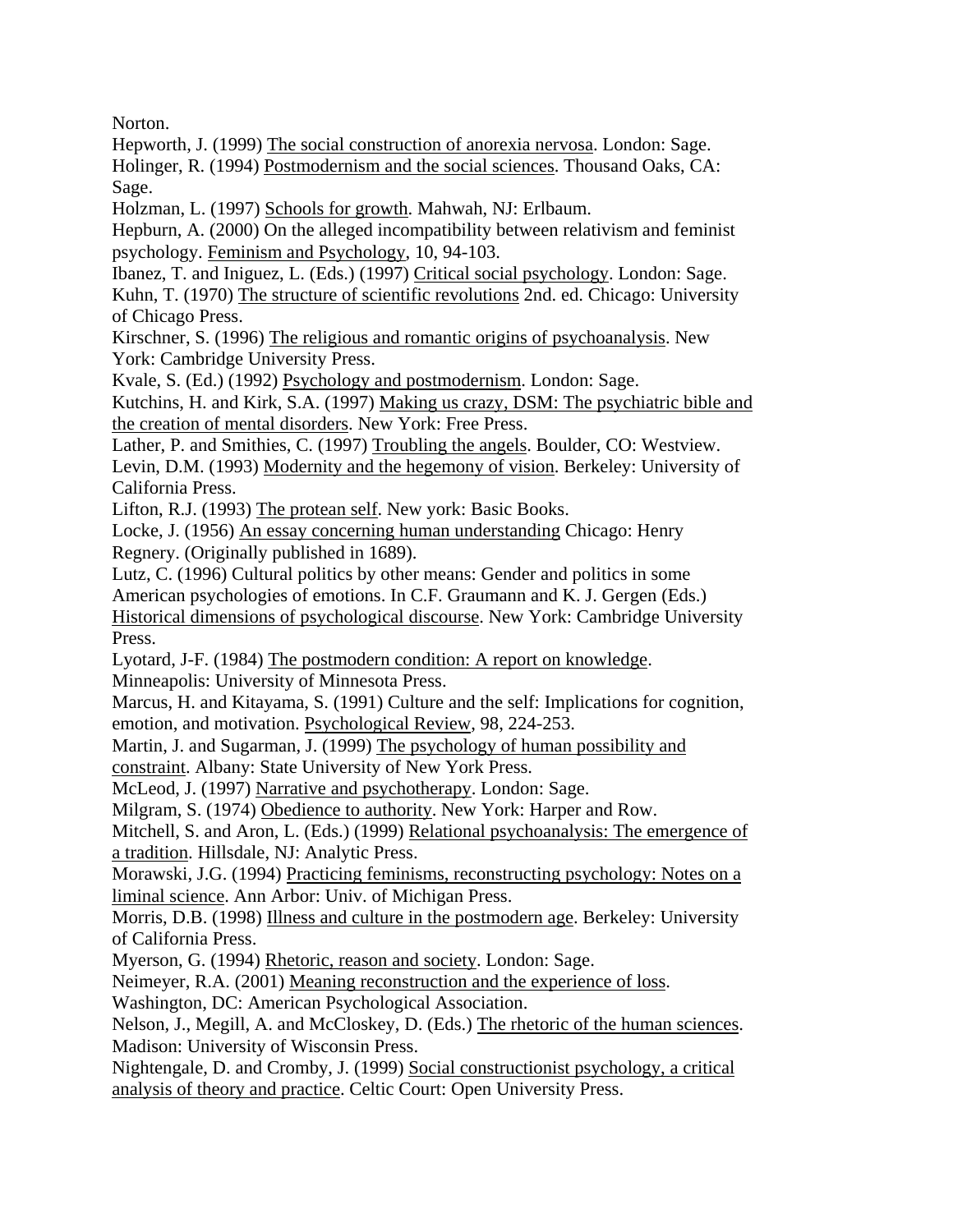Parker, I., Georgas, E., Harper, D., McLaughlin, T., and Stowall-Smith, M. (1995) Deconstructing psychopathology. London: Sage.

Paranjpe, A.C. (1998) Self and identity in modern psychology and Indian thought. New York: Plenum.

Parker, I. (Ed.) (1998) Social constructionism, discourse and realism. London: Sage. Potter, J. and Wetherell, M. (1987) Discourse and social psychology: Beyond attitudes and behavior. London: Sage.

Potter, J. (1996) Representing reality. London: Sage.

Poovey, M. (1998) A history of the modern fact. Chicago: Chicago University Press. Prilleltensky, I. (1994) The morals and politics of psychology. Albany: Sate University of New York Press.

Rabinow, P. (1996) Essays on the anthropology of reason. Princeton: Princeton University Press.

Reason, P. and Bradbury, H. (Eds.) (2000) Handbook of action research, participative inquiry and practice. Sage: London.

Richardson, F.C., Fowers, B.J. and Guignon, C. (1999) Re-envisioning psychology: Moral dimensions of theory and practice. San Francisco: Jossey Bass.

Rogoff, B. (1990) Apprenticeship in thinking: Cognitive development in social context. New York: Oxford University Press.

Rorty, R. (1979) Philosophy and the mirror of nature. Princeton: Princeton University Press.

Rosenau, P.M. (1992) Post-modernism and the social sciences. Princeton: Princeton University Press.

Sampson, E.E. (1993) Celebrating the other. Boulder, CO: Westview.

Sandel, M.J. (1982) Liberalism and the limits of justice. Cambridge: Cambridge University Press.

Sarbin, T. (Ed.) (1986) Narrative psychology. New York: Praeger.

Seikulla, J. Aaltonen, J. and Alakare, B. (1995) Treating psychosis in western Lapland: Reflective processes and open dialogue instead of hospitalization and heavy medication. In S. Friedman (Ed.) The reflecting team in action. New York: Guilford.

Shotter, J. (1990) The social construction of remembering and forgetting. In

Middleton, D. and Edwards, D. (Eds.) Collective remembering. London: Sage.

Simons, H. (Ed.) (1990) Case studies in the rhetoric of the human sciences. Chicago: University of Chicago Press.

Slife, B. and Williams, R. (1997) Toward a theoretical psychology: Should a subdiscipline be formally recognized? American Psychologist, 52. 117-129.

Smedslund, J. (1988) Psycho-logic. New York: Springer-Verlag.

Smith, M.B. (1994) Selfhood at risk: Postmodern perils and perils of postmodernism. American Psychologist, 49, 405-411.

Smith, B.H. 1997) Belief and resistance, dynamics of contemporary intellectual controversy. Cambridge: Harvard University Press.

Spence, D. (1982) Narrative truth and historical truth: Meaning and interpretation in psychoanalysis. New York: Norton.

Stearns, P.N. and Lewis, J. (Eds.) (1998) An emotional history of the United States. New York: New York University Press.

Steele, C. M. (1997) A threat in the air: how stereotypes shape the intellectual